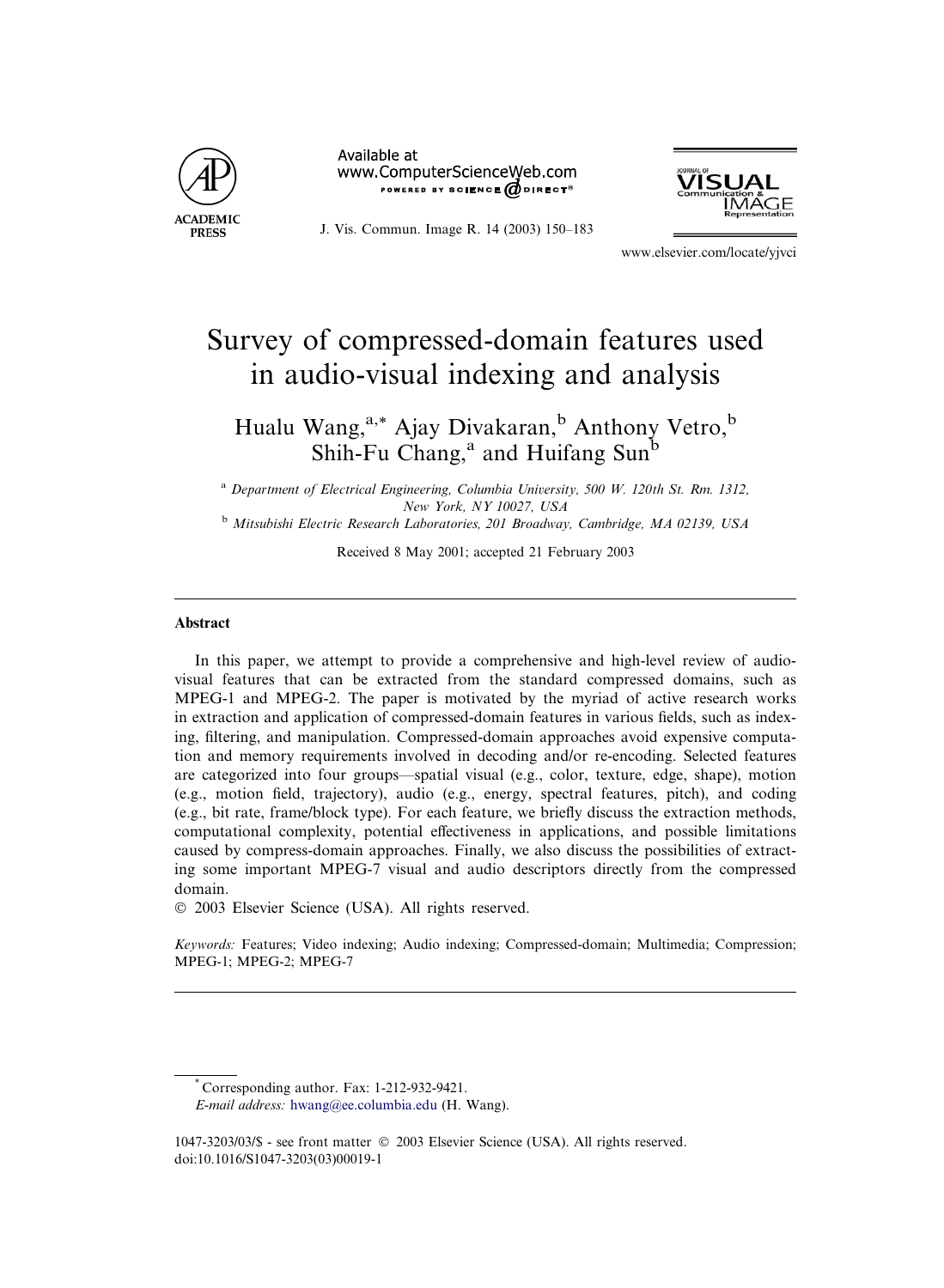# 1. Introduction

Recent advances in computer, telecommunications, and consumer electronics industries have brought huge amount of multimedia information to a rapidly growing audience. More and more digital audio and video data are made available over the Internet. Traditional TV broadcast is moving into the digital and interactive era. People are starting to get high-speed network connections via DSL and cable modem. Multimedia content provides rich information to consumers, but also poses challenging problems of management, delivery, access, and retrieval because of its data size and complexity.

In recent years, there has been active research trying to address these problems and make multimedia information efficiently accessible to the user. Researchers from signal processing, computer vision, and other related fields have generated a large body of knowledge and techniques. These techniques generally fall into one of the following research areas.

- *Video indexing*: research in this area aims at creating compact indices for large video databases and providing easy browsing and intelligent query mechanisms (Ardizzone et al., 1996; Chen et al., 1998; Kobla et al., 1996; Naphade et al., 1998). Potential applications include multimedia databases, digital libraries, and web media portals.
- *Video filtering and abstraction*: research in this area tries to generate an abstract version of the video content that is important or interesting by extracting key portions of the video (Saur et al., 1997). This can be used for personalized video delivery, intelligent digital video recording devices, and video summaries for large multimedia archives.
- *Audio indexing and analysis*: research in this relatively new area includes audio classification, audio indexing and retrieval, music retrieval, etc (Patel and Sethi, 1995; Sundaram and Chang, 2000a; Zhang and Kuo, 1999b). Efforts have also been made in combining audio information with visual information to help index and analyze video content.

Besides these general areas, there is also some research with more specific objectives, which exploits knowledge in various domains. This has produced some interesting applications such as event detection in sports programs, anchorperson detection in news, and so on. However, techniques proposed in these applications are often limited to their application domains.

In all these areas, one critical and challenging issue is to extract *features* from multimedia data. Low-level features are compact, mathematical representations of the physical properties of the video and audio data. They greatly reduce the amount of data to be analyzed, provide metrics for comparison, and serve as the foundation for indexing, analysis, high-level understanding, and classification. Much research work has been done to investigate various visual and audio features, their extraction methods, and their application in various domains. In fact, the ISO/IEC International Standard MPEG-7 has specified a set of descriptors (i.e., features) and description schemes for the description of multimedia content.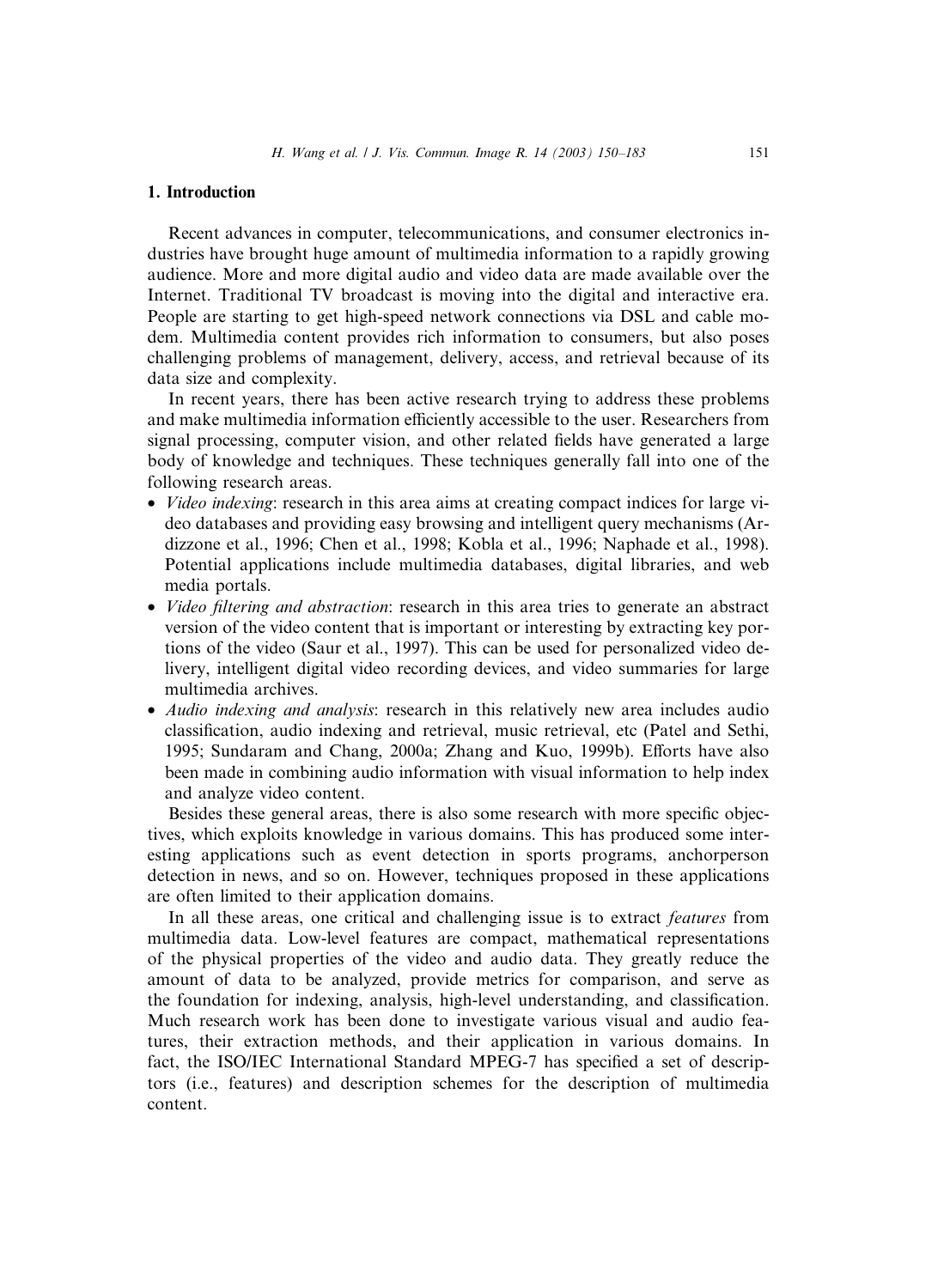In this paper we will give an overview of state-of-the-art algorithms and tools using video and audio features. In particular, we will investigate features that can be efficiently extracted from compressed video and audio data. The reasons that we are interested in compressed-domain features are as follows. First, much of the multimedia content available today is in compressed format already, and most of the new video and audio data produced and distributed will be in standardized, compressed format. Using compressed-domain features directly makes it possible to build efficient and real-time video indexing and analysis systems. Second, some features, such as motion information, are easier to extract from compressed data without the need of extra, expensive computation. Of course, most features can be obtained from uncompressed data as well, usually with a higher precision but at a much higher computational cost. In practical systems, trade-off between efficiency and accuracy can be explored. Compressed-domain and uncompressed-domain approaches can also be combined. For example, the compressed-domain approach is used to select candidates while the uncompressed-domain approach is used to find the most accurate results.

In this paper we will review compressed-domain features in the following categories: spatial visual features (such as color and texture), motion features, coding features, and audio features. Fig. 1 illustrates the hierarchy of audio-visual features used in video/audio indexing and analysis. Examples are also given for commonly used features in different categories. Note that meta-information, although very important for video/audio indexing, is beyond the scope of this paper. In our review, we will focus on selected features that can be extracted or estimated directly in the compressed domain, without trying to be exhaustive. We will also discuss several repre-



Fig. 1. Hierarchy of commonly used features in video/audio indexing and analysis.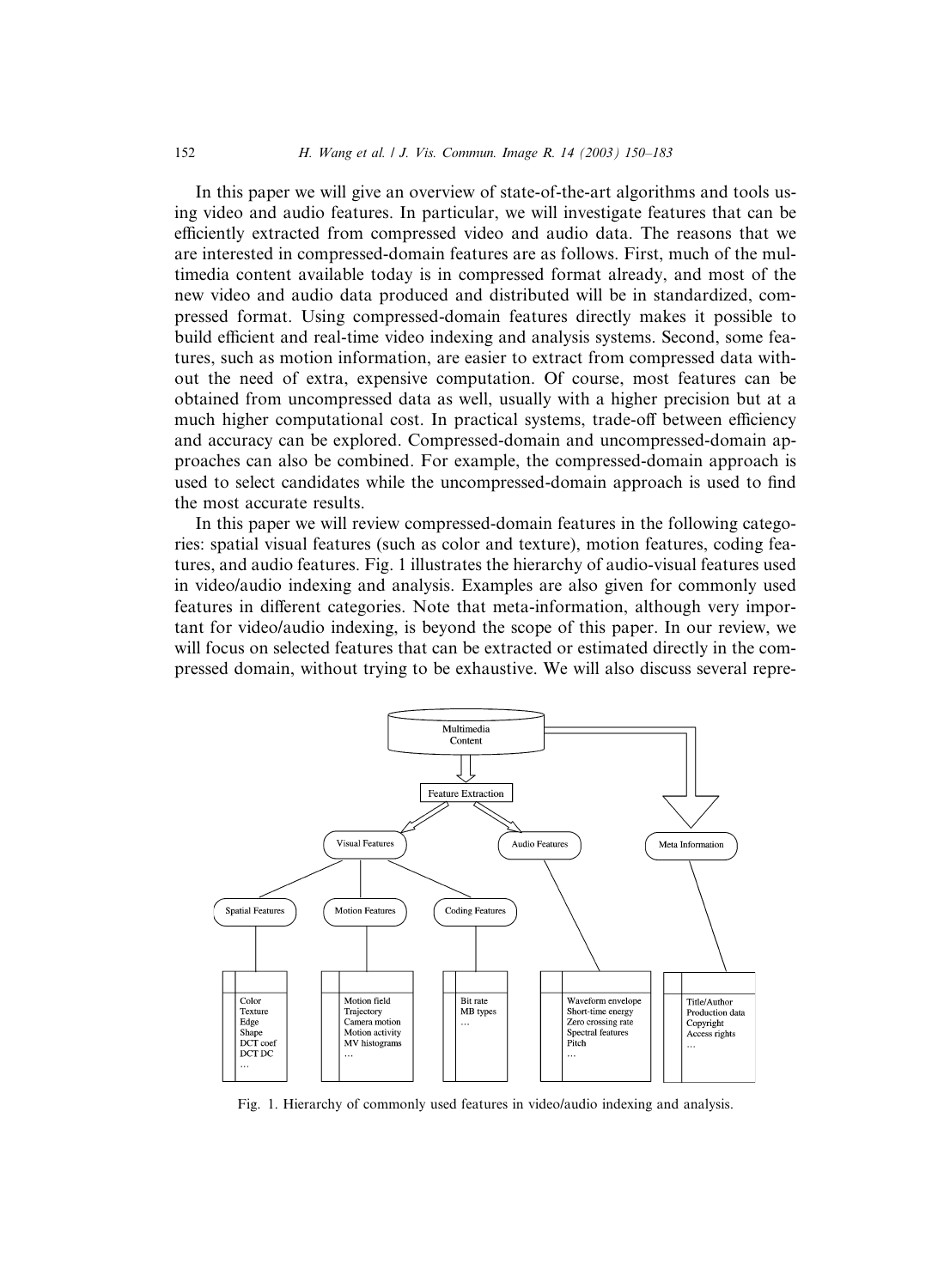sentative applications using these features. The purpose is to show how these lowlevel features can be extracted, integrated, and used effectively for basic video indexing tasks (e.g., shot boundary detection), as well as applications that need to detect structures, semantic-level concepts, or events from the video (e.g., sports video analysis). Again, we focus on compressed-domain approaches. Finally, we will summarize a subset of effective and relatively robust features, which can be estimated

| Category             | <b>Feature</b>            | <b>Efficiency</b> | <b>Effectiveness</b> | <b>Limitations</b>               | <b>Section</b> |
|----------------------|---------------------------|-------------------|----------------------|----------------------------------|----------------|
|                      |                           |                   |                      |                                  |                |
| <b>COLOR</b>         | DC color histogram        | Very efficient    | High                 | Degraded for                     | 3.2            |
|                      | DC YCbCr vector           | Very efficient    | High                 | small regions<br>Needs expensive | 3.2            |
|                      |                           |                   |                      | dimension                        |                |
|                      |                           |                   |                      | reduction                        |                |
|                      |                           |                   |                      | techniques                       |                |
| <b>TEXTURE &amp;</b> | <b>DCT AC</b> coefficient | Very efficient    | Moderate             | Coarse estimate                  | 3.3            |
| <b>EDGE</b>          | energy                    |                   |                      | of texture                       |                |
|                      | DCT block edge map        | Efficient         | High                 | Difficult to link                | 3.3            |
|                      |                           |                   |                      | edge segments                    |                |
|                      |                           | Less efficient    |                      |                                  | 4.2            |
| <b>CAMERA</b>        | 3-D, 6-patameter<br>model |                   | High                 | Sensitive to<br>motion vector    |                |
| <b>OPERATION</b>     |                           |                   |                      | errors in initial                |                |
|                      |                           |                   |                      | estimation                       |                |
|                      | Affine, 3-paramter        | Efficient         | High                 | Pan, tilt, and                   | 4.2            |
|                      | model                     |                   |                      | zoom only                        |                |
| <b>MOTION</b>        | Motion activity           | Very efficient    | Moderate             | Rough                            | 4.3            |
|                      |                           |                   |                      | characterization                 |                |
| <b>STATISTICS</b>    |                           |                   |                      | of motion                        |                |
|                      |                           |                   |                      | properties                       |                |
|                      | <b>Motion</b> histograms  | Very efficient    | Moderate             | Limited by                       | 4.3            |
|                      |                           |                   |                      | motion vector                    |                |
|                      |                           |                   |                      | errors and                       |                |
|                      |                           |                   |                      | sparseness                       |                |
| <b>CODING</b>        | Macroblock type           | Very efficient    | Moderate             | Affected by                      | 5.1            |
| <b>PARAMETERS</b>    | information               |                   |                      | encoder                          |                |
|                      |                           |                   |                      | implementation                   |                |
| <b>AUDIO</b>         | Short-time energy         | Very efficient    | High                 | Coarse                           | 7.1            |
| <b>FEATURES</b>      |                           |                   |                      | representation of                |                |
|                      |                           |                   |                      | the waveform                     |                |
|                      | <b>Energy</b> statistics  | Very efficient    | Moderate             | Combined with                    | 7.1            |
|                      |                           |                   |                      | other features for               |                |
|                      | Silence ratio             | Very efficient    | Moderate             | classification<br>Combined with  | 7.1            |
|                      |                           |                   |                      | other features for               |                |
|                      |                           |                   |                      | classification                   |                |
|                      |                           |                   |                      |                                  |                |
|                      | Zero crossing rate        | Very efficient    | High                 | Difficult to                     | 7.1            |
|                      |                           |                   |                      | extract directly in              |                |
|                      |                           |                   |                      | compressed audio                 |                |
|                      | Pitch                     | Very efficient    | High                 | Difficult to                     | 7.1            |
|                      |                           |                   |                      | estimate for noisy               |                |
|                      |                           |                   |                      | audio                            |                |
|                      | Spectral statistics       | Very efficient    | Moderate             | Combined with                    | 7.1            |
|                      |                           |                   |                      | other features for               |                |
|                      |                           |                   |                      | classification                   |                |

Fig. 2. Summary of a subset of effective and fairly robust features.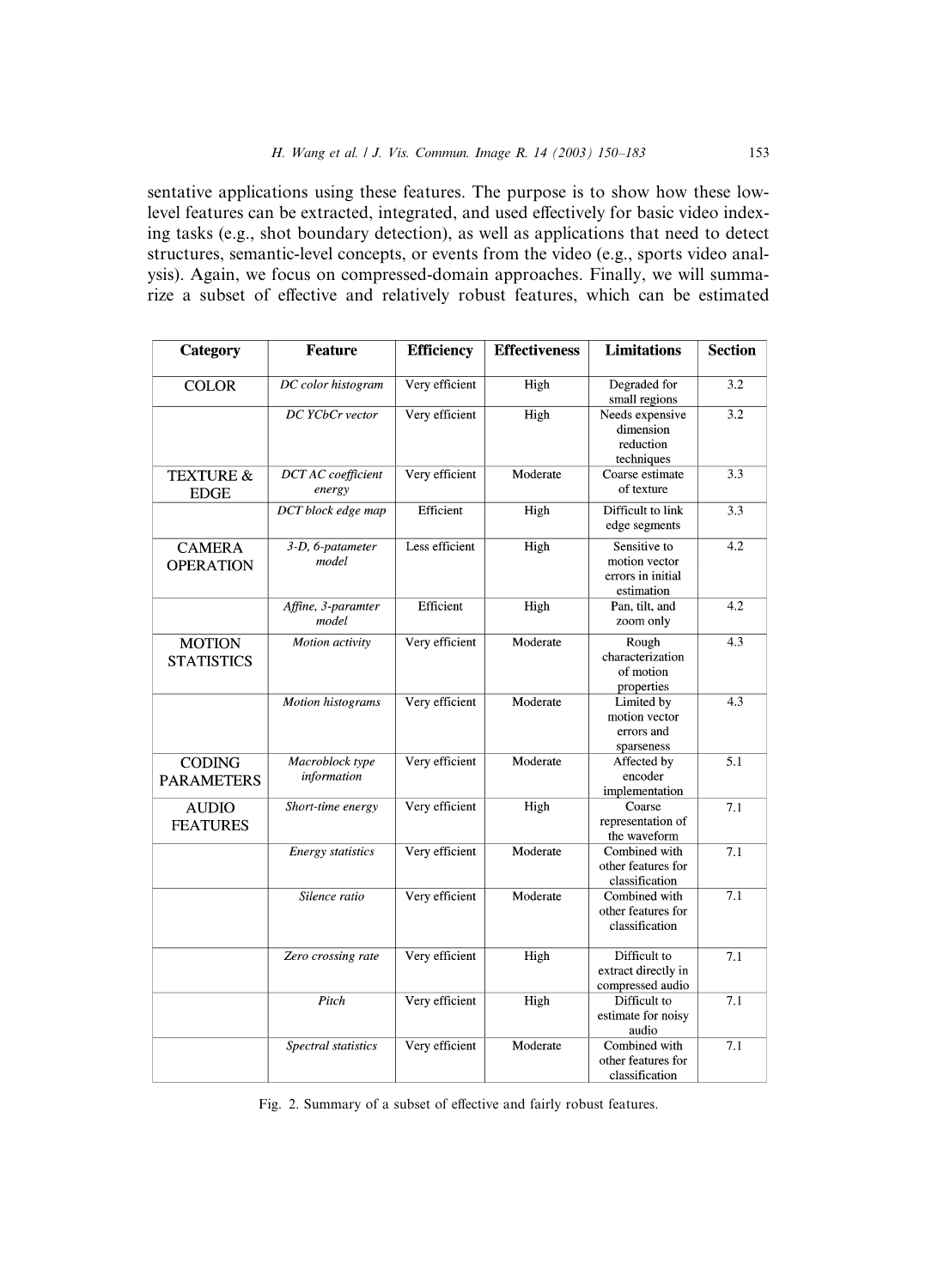directly in the compressed domain, and compare qualitatively these features in terms of efficiency, effectiveness, and limitations. Fig. 2 provides a concise list of these features with brief summaries and indices pointing to respective sections of this paper. We will also discuss the possibilities of extracting some MPEG-7 descriptors from compressed video and audio.

The paper is organized as follows. Section 2 gives a brief overview of the MPEG-1/2 video and audio standards. Sections 3–5 include reviews of spatial visual features, motion features, and video coding features, respectively. In Section 6 we discuss some important applications using the video features in previous sections. Section 7 investigates audio features and their applications. Section 8 summarizes and evaluates a set of representative video and audio features, and briefly discusses the possibilities of extracting some MPEG-7 visual and audio descriptors from the compressed domain (Section 8.5). Section 9 concludes the paper and discusses future directions.

# 2. Overview of multimedia compression standards

International standards such as MPEG-1 and MPEG-2 have become very successful in several industries, including telecommunications, broadcast, and entertainment. The amount of multimedia data in these formats is growing rapidly. Other standards like MPEG-4 and H.26x share many fundamentals of video and audio coding with MPEG-1 and MPEG-2. Therefore, many features we discuss in this paper can be extended to those standards as well.

## 2.1. Video compression technology

Digital video needs to be compressed for the purpose of efficient storage and transmission. Video compression technology encompasses a wide range of research areas such as communications, information theory, image processing, computer vision, psychophysics, etc. Years of active research in these fields have culminated in a series of video coding standards like MPEG-1, MPEG-2, H.26x, and so on. These standards share some core techniques such as block-based transform coding, predictive coding, entropy encoding, motion-compensated interpolation, etc. The most important ones are block-based transform coding and motion compensation.

Block-based transform coding reduces the spatial redundancy in digital video (or digital images). The substantial correlation between neighboring pixels is greatly reduced in transform coefficients. These coefficients do not need to be coded with full accuracy and can be entropy-coded efficiently for compression. The  $8 \times 8$ -block discrete cosine transform (DCT) is most widely used for its near-optimal performance and high speed using fast algorithms. A typical encoding sequence using the DCT is shown in Fig. 3. Note that in video compression other techniques are also involved, so that the actual encoder diagram is much more complex. In MPEG-1 and MPEG-2 video, the DCT is also used to encode differential data and residue errors after motion compensation.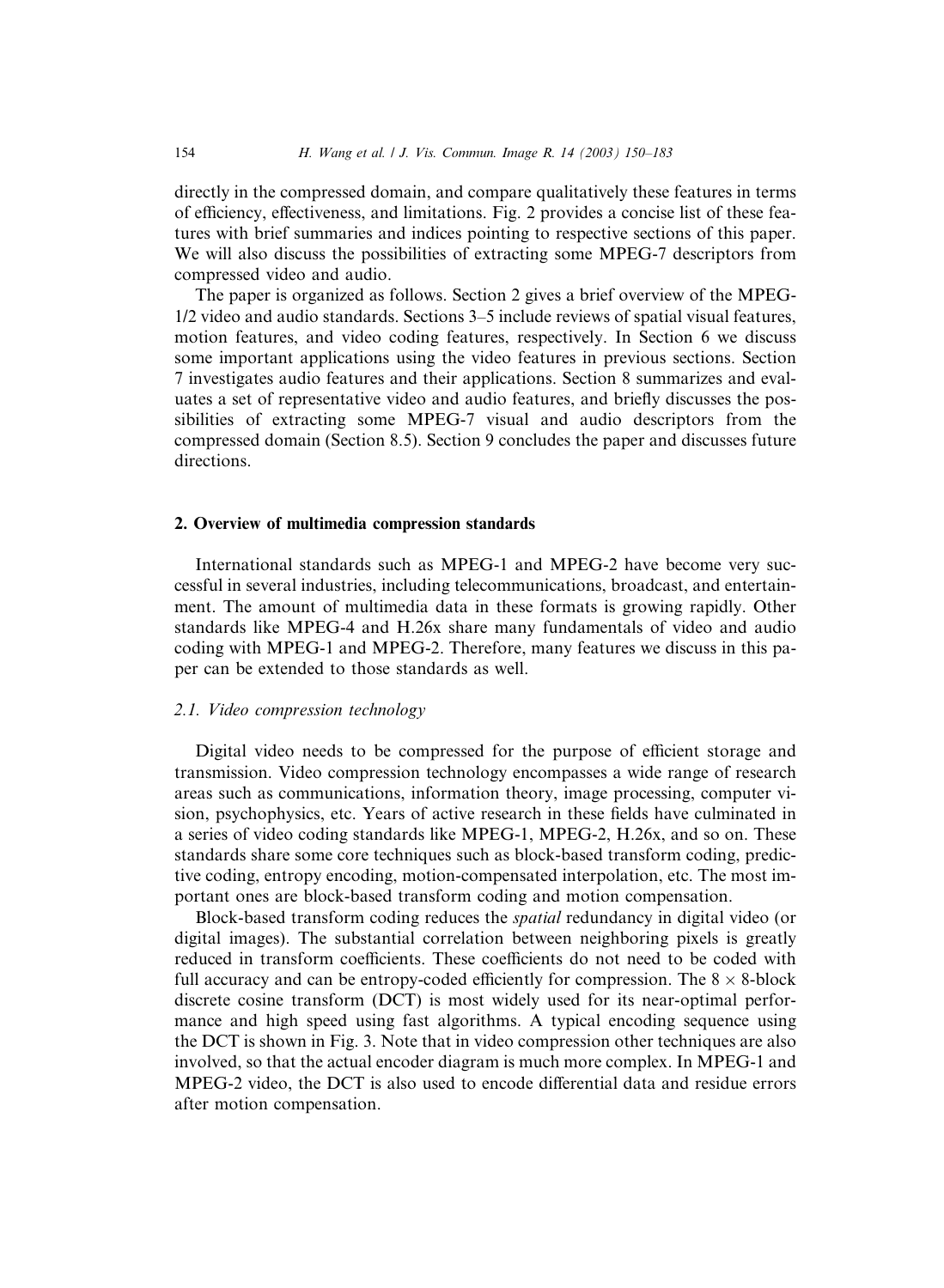

Fig. 3. Block diagram of a typical encoding sequence using the DCT.



Fig. 4. Block-based motion compensation.

Block-based motion compensation significantly reduces the temporal redundancy in digital video, as illustrated in Fig. 4. A best match of the same dimension is found for each block in the current frame, so that only the difference (residue error) between the block and its match needs to be coded. In MPEG-1 and MPEG-2, backward and bi-directional motion compensations are also used. These techniques provide a much higher coding efficiency than encoding each frame without looking at its adjacent frames for similarities. The unit of motion compensation is usually  $16 \times 16$  blocks, termed macroblocks (MB) in MPEG video. The frequency of motion compensation and how it is done are flexible to allow for the trade-off between encoding complexity and performance.

#### 2.2. MPEG-1 and MPEG-2 video

MPEG-1 and MPEG-2 are defined in ISO/IEC International Standards 11172 and 13818, respectively. MPEG-1 and MPEG-2 video coding uses the DCT transform to reduce spatial redundancy and block-based motion compensation to reduce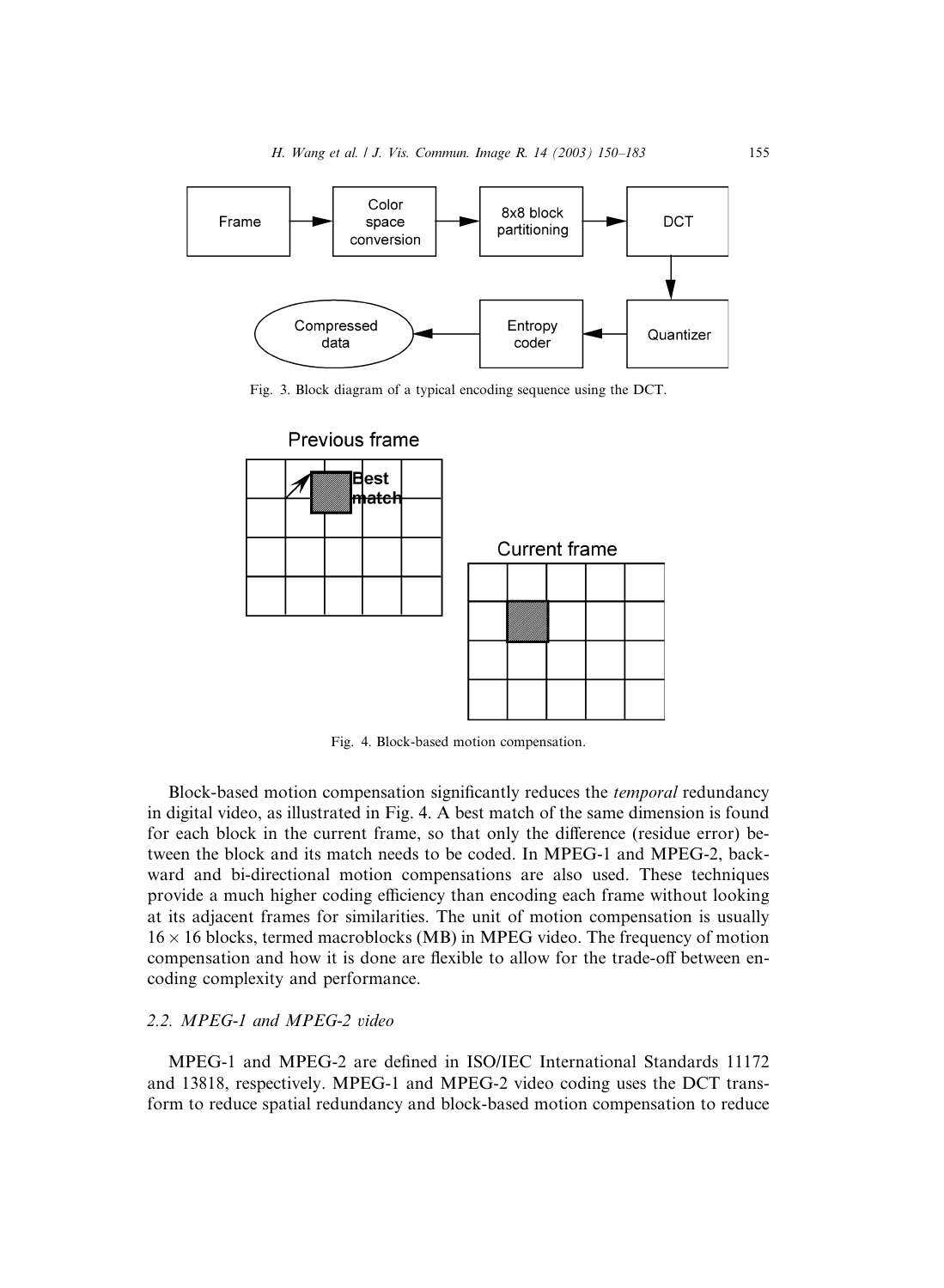temporal redundancy. There are five layers in an MPEG video bit stream: group of pictures (GOP), picture, slice, macroblock (MB), and block.

MPEG-1 video (ISO/IEC IS 11172-2) focuses on the coding of non-interlaced video at bit rates up to 1.5 Mbps, with a typical picture size of  $352 \times 240$ . MPEG-1 is optimized for CD-ROM applications, and has been widely used in Video CD (VCD) applications and general-purpose video storage and archiving.

MPEG-2 video (ISO/IEC IS 13818-2) targets the coding of higher resolution video (e.g.,  $720 \times 480$  picture size) with fairly high quality at bit rates of 4–9 Mbps. It aims at providing CCIR/ITU-R quality for NTSC, PAL, and SECAM, and supporting HDTV quality, at data rate above 10 Mbps, real-time transmission, and progressive and interlaced scan sources. MPEG-2 video has been successfully used in Digital Versatile Disc (DVD) and is the standard for future Digital TV broadcast. Although similar to MPEG-1 video in fundamental components, there are several new features of MPEG-2 video such as

• Frame-picture and field-picture structure (allowing interlaced video).

- More flexible and sophisticated motion compensation (frame/field/dual prime).
- 4:2:2 and 4:4:4 macroblock formats.
- New scan for intra-block DCT coefficients.
- Scalability.

More details can be found in the standards (ISO/IEC IS 11172-2; ISO/IEC IS 13818-2) and textbooks (Haskell et al., 1997) on MPEG-1/2 video.

# 2.3. MPEG audio

MPEG audio (ISO/IEC IS 11172-3; ISO/IEC IS 13818-3; ISO/IEC IS 13818-7) aims at coding of generic audio signal, including speech and music. MPEG audio coders are *perceptual* subband coders that utilize the *auditory masking* phenomenon (Rabiner and Juang, 1993). The encoder constantly analyzes the incoming audio signal and determines the so-called masking curve, the threshold under which additional noise will not be audible to the human auditory system. The input signal is split into a number of frequency subbands. Each subband signal is quantized in such a way that the quantization noise will not exceed the masking curve for that subband. Fig. 5 shows the basic structure of an MPEG-1 audio encoder.

MPEG-1 audio (ISO/IEC IS 11172-3) provides single-channel and two-channel audio coding at 32, 44.1, and 48 kHz sampling rate. Three different layers (namely Layers I, II, and III) are defined. These layers represent a family of encoding algorithms with increasing encoder complexity, performance, and encoding/decoding delay. Layer III has the highest encoder complexity and the best coding performance, but the longest encoding/decoding delay. The predefined bit rates range from 32 to 448 kbps for Layer I, from 32 to 384 kbps for Layer II, and from 32 to 320 kbps for Layer III.

MPEG-2 audio BC (ISO/IEC IS 13818-3) is a backward-compatible multichannel extension to MPEG-1 audio. Bit rate ranges are extended to 1 Mbps. Audio sampling rates are also extended towards lower frequencies at 16, 22.05, and 24 kHz.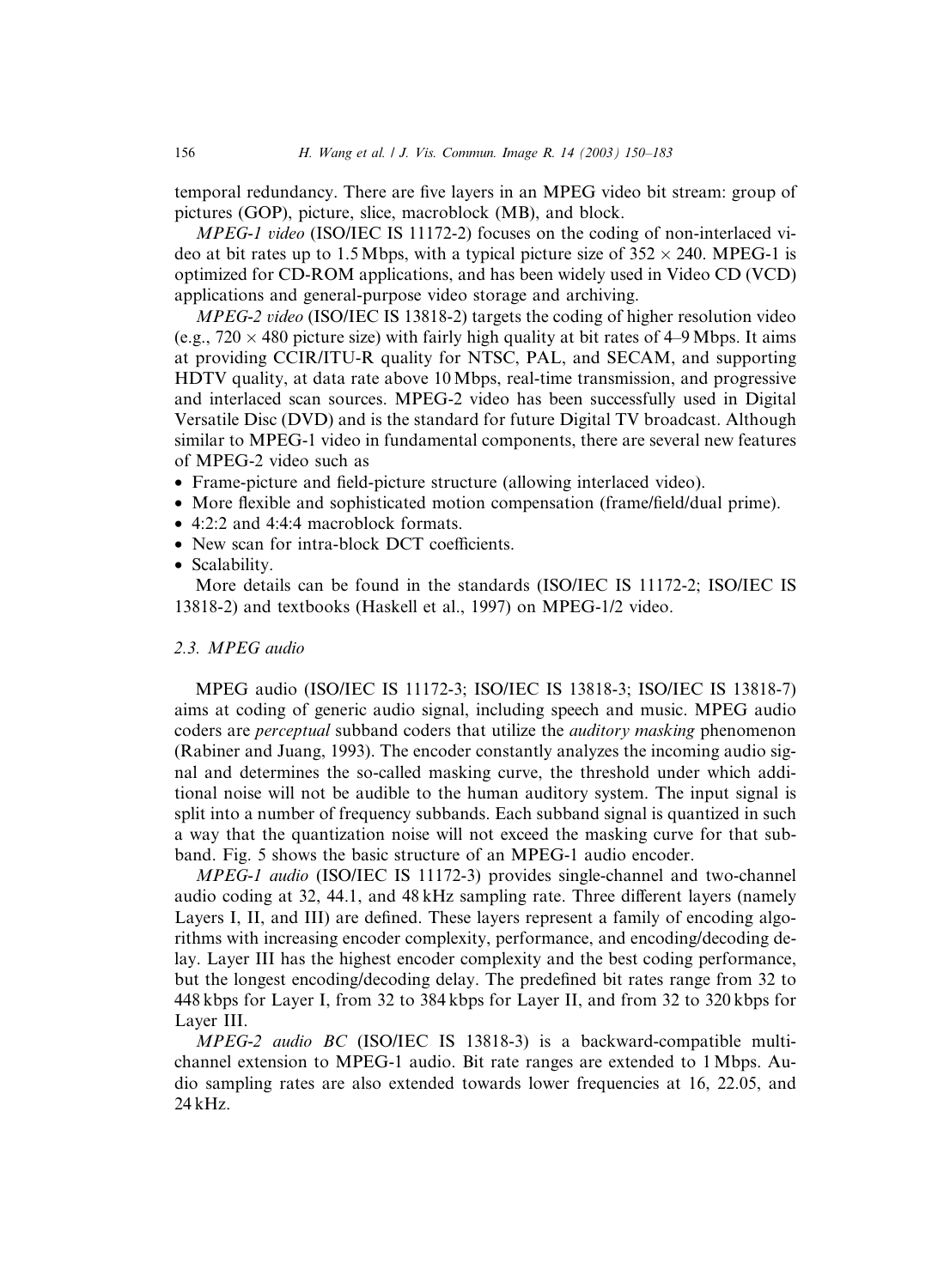

Fig. 5. Basic structure of an MPEG-1 audio encoder.

MPEG-2 audio AAC (ISO/IEC IS 13818-7) is a non-backward-compatible, very high-quality audio coding standard for 1–48 channels at sampling rates of 8–96 kHz, with multi-channel, multi-lingual, and multi-program capabilities. Three profiles of AAC provide varying levels of coding complexity and scalability.

Due to its relatively low coding quality, applications of MPEG-1 Layer-I audio are usually limited to audio storage in solid-state circuitry, off-line storage and editing of audio, etc. MPEG-1 Layer-II audio has more applications in commercial products such as Video CDs and MPEG-1 encoders. So far the most successful MPEG audio standards is MPEG-1 Layer-III audio, also known as MP3. Recent explosion of web sites offering MP3 music clips, along with the debut of portable MP3 players, has attracted much attention and shown a huge potential of this standard in commercial products and services.

MPEG-2 audio, especially AAC, is a relatively new comer to the audio entertainment world. The industry has already produced an array of widely deployed proprietary audio coding standards, which aim at providing multi-channel, high-quality surround sound for movie theaters and home entertainment systems. These standards include Dolby Digital (using Dolby AC-3 audio coding. Dolby Laboratories, 1997), DTS, SDDS, etc., many of which are based on perceptual audio coding techniques.

# 3. Spatial visual features

In this section we review spatial visual features that can be extracted from MPEG compressed video. These features can be used to characterize individual video frames, as well as JPEG compressed images. They can also be applied to a group of video frames to characterize their aggregate visual property. Motion features, which are temporal visual features, will be discussed in the next section.

# 3.1. DCT DC image sequence

DCT DC image sequence is an iconic version of the original video. Although at a lower resolution, it captures the key content and is very efficient for visual feature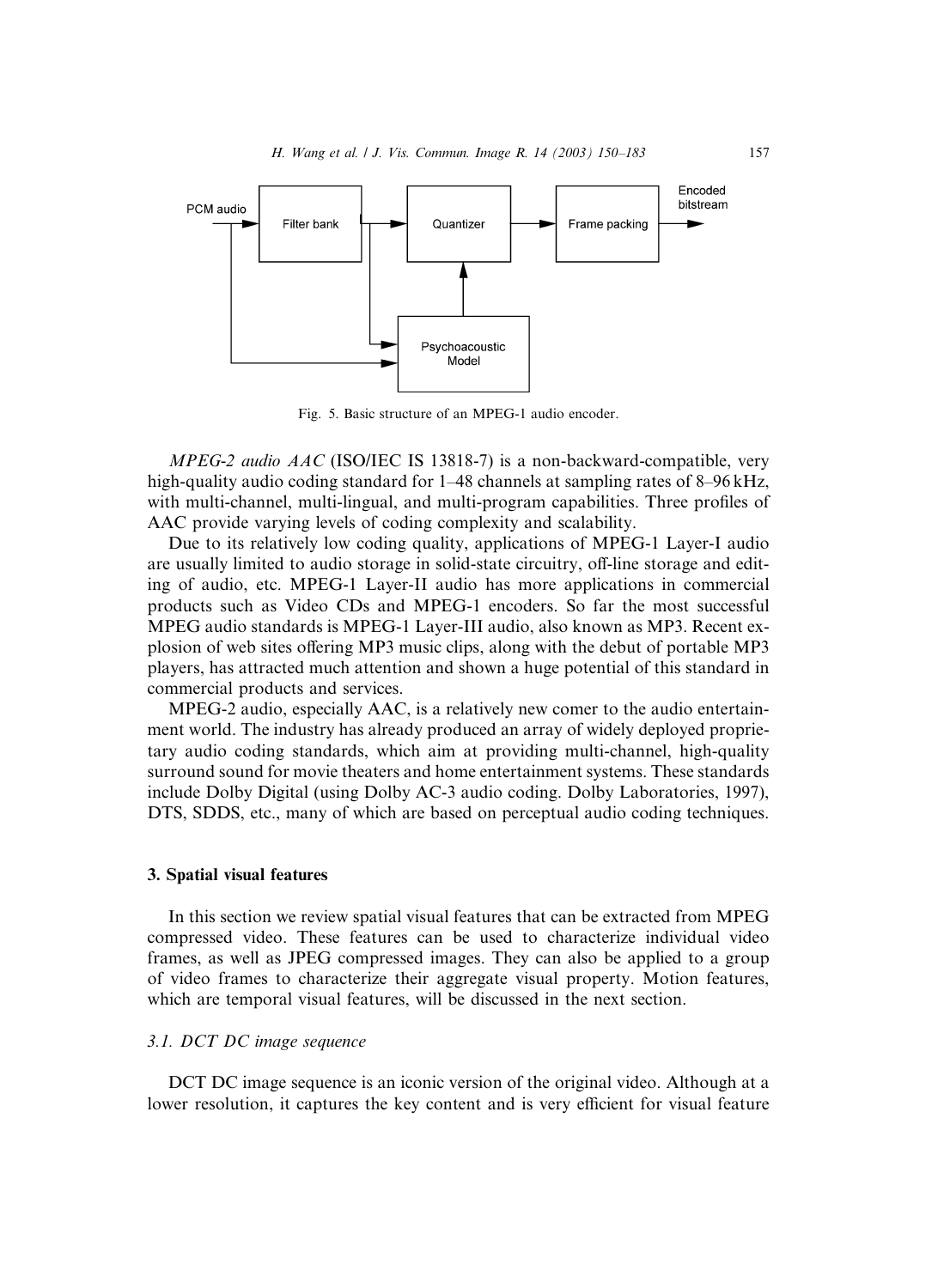extraction. All DCT coefficients, including the DC value, are readily available for Iframes in MPEG video. For P- and B-frames, however, only the residue error after motion compensation is DCT transformed and coded. To get the DCT coefficients in motion-compensated frames, Chang and Messerschmit (1995) developed a compressed-domain algorithm that computes DCT coefficients in translated blocks. This is based on the fact that the DCT is a linear transform. The algorithm becomes very efficient if only part of the DCT coefficients (e.g., the DC coefficient) is needed. Yeo and Liu (1995a), as well as Shen and Delp (1995), also proposed efficient algorithms to approximate DCT DC values for P- and B-frames.

Once the DCT DC image sequence is constructed, features can be extracted (e.g., vectors formed by the YUV values of the DC images, and used for shot boundary detection, key frame extraction, and other video indexing purposes (Chen et al., 1998; Kobla et al., 1997a; Yeo and Liu, 1995b)).

The DCT DC sequences sometimes give better or more robust results for tasks like shot boundary detection because of its low-pass filtering nature. Note that for MPEG-1 video and some MPEG-2 video, the 4:2:0 macroblock format is used, so that the color resolution is half the intensity resolution (i.e.,  $8 \times 8$  sub-sampled for intensity,  $16 \times 16$  sub-sampled for chrominance).

# 3.2. Color

Color features, such as color histogram, have been proved to be effective in image and video indexing and retrieval. For compressed video, color features can be extracted from the DCT DC sequence described above or other forms of progressively decompressed sequences. Sometimes intensity values are used instead of colors (i.e., the chrominance components are ignored), but in general intensity-only features offer much less information and are not as effective as color features for video indexing.

In image and video indexing, colors are frequently converted from RGB values to other perceptual color spaces, such as HSV, YUV, YCbCr, etc., because they are closer to human's color perception models. In MPEG video, colors are converted to YCbCr components. Therefore, it is easy to extract chrominance information and use them to compute approximate hue and saturation values if needed.

Tan et al. (1999a) use the absolute difference of *block color histograms* as the dissimilarity measure between two video frames. Dynamic programming is used to compare video clips of different length. DC sequences are used in their experiments of video query by an example clip.

Won et al. (1999) use DC values of Y, Cb, and Cr, along with other features, to form a feature vector for each video frame for shot boundary detection purposes. The feature vector consists of hue histogram, luminance histogram, and macroblock edge types. Cb and Cr values are used to approximate hue and saturation of colors for the computation of the hue histogram. The *hue histogram* consists of six bins, representing the hues of six pure colors: red, yellow, green, cyan, blue, and magenta. To compute the hue histogram, hue/saturation values of colors are compared with each of the pure colors, and values are added to the corresponding bin inverse to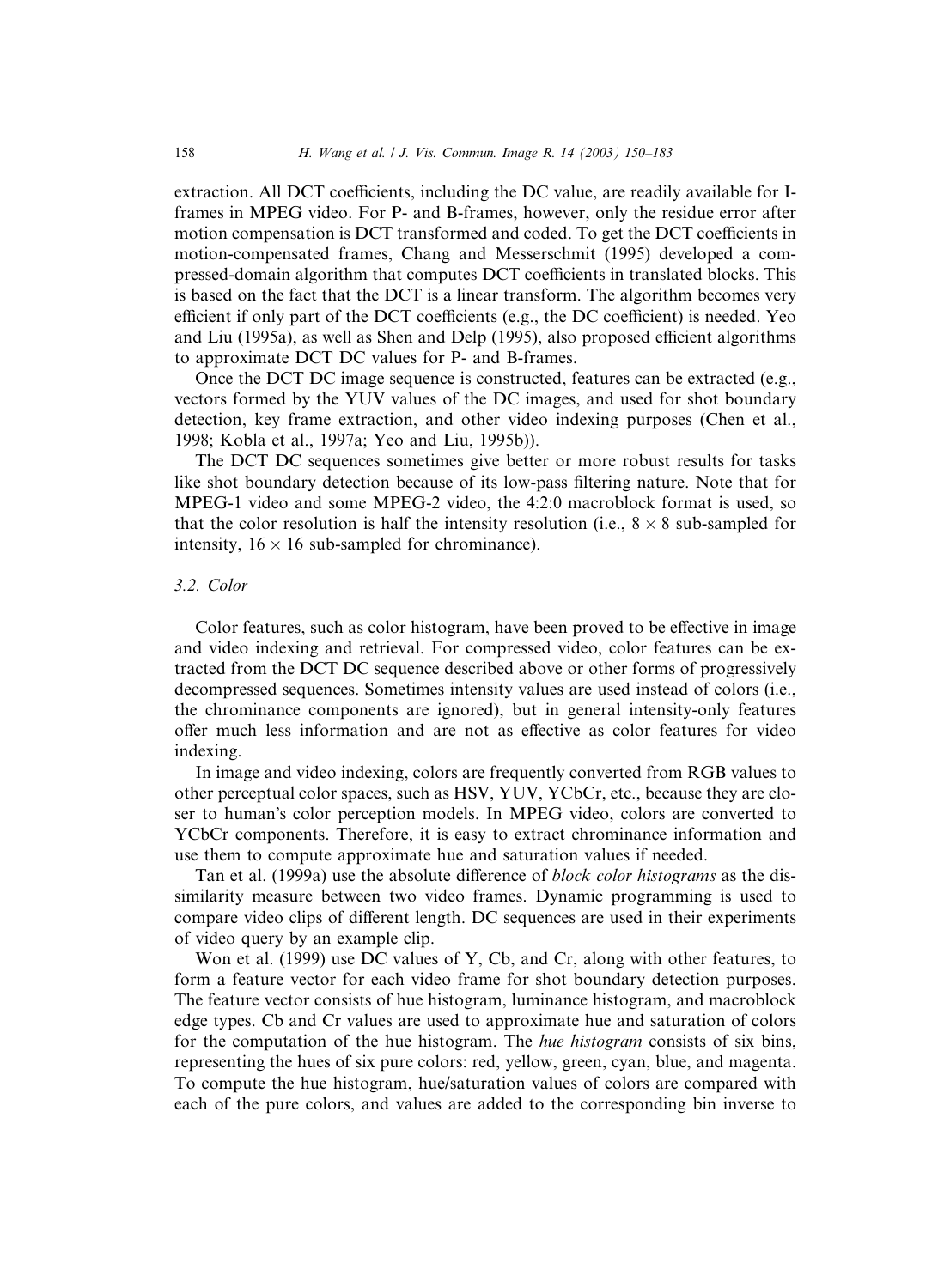the hue/saturation distance from that pure color. Thus, the hue histogram indicates the dominant hue, if there is any, in a video frame.

Other researchers use YUV color histogram from DC sequences to detect video shot boundaries, either by *histogram intersection* (Yeo and Liu, 1995b) or direct pair-wise comparison (Chen et al., 1998). Intensity histogram, combined with projection histo*grams* (computed by projecting the intensity of a video frame on to the x- and y-axes), has also been used for shot boundary detection (Patel and Sethi, 1997).

# 3.3. Texture and edge

Textures and edges are fine structures in images and video frames, and require pixel-level processing to extract them. Unfortunately, this is usually not possible in compressed video without significant amount of decoding. However, because textures and edges correspond to mid-to-high-frequency signals in the DCT frequency domain, it is possible to obtain some level of texture and edge information by analyzing the frequency components (i.e., DCT coefficients). Coefficients in the  $8 \times 8$ DCT block can be classified into frequency bands that roughly correspond to smooth areas, horizontal and vertical edges, and noisy areas (Ho and Gersho, 1989).

Bao et al. (2000) use energy histogram of low-frequency DCT coefficients as the matching feature of video frames to detect shot transitions. This feature can be seen as a rough description of the global texture pattern in the video frame.

Zhong et al. (1999) compute *sums of amplitude* of AC coefficients in the first row and first column of the DCT coefficient matrix and use them as the criteria for initial segmentation of caption blocks in compressed video. This works because rapid changes in intensity (in both directions) introduced by character lines raise the energy level in the corresponding DCT frequency bands. In other words, caption blocks have a distinctive texture pattern that is reflected in the DCT coefficients.

There also have been some efforts on edge extraction from compressed video. Shen and Sethi (1996b) show that AC energy of DCT blocks can be used to detect areas of high activity. Observing that DCT AC coefficients are linear combinations of pixel intensity values in the  $8 \times 8$  block, they use the ideal step-edge model and derive approximate *edge orientation*, *offset*, and *strength* parameters using only DCT AC coefficients. The result is coarse edge segments that can be used for video indexing tasks like shot boundary detection based on the change ratio of edge maps (Zabin et al., 1995). They also investigate *convolution-based edge detection* in compressed images by merging symmetric-kernel convolution with the IDCT procedures (Shen and Sethi, 1996a). Compared with conventional convolution-based edge detection, a speedup of 3–10 times is achieved with comparable results. However, large convolution kernels (e.g.,  $17 \times 17$  pixels) are necessary to reduce the artifacts introduced by JPEG and MPEG compression schemes. Therefore, this method becomes less efficient and can be applied to only a small subset of MPEG video frames due to the computational complexity.

Song and Ra (1999) use edge block energy to classify DCT blocks into edge blocks and non-edge blocks. Using the  $3 \times 3$  Sobel operators, they show that the energy of the resulted gradient block can be approximated using the first few DCT AC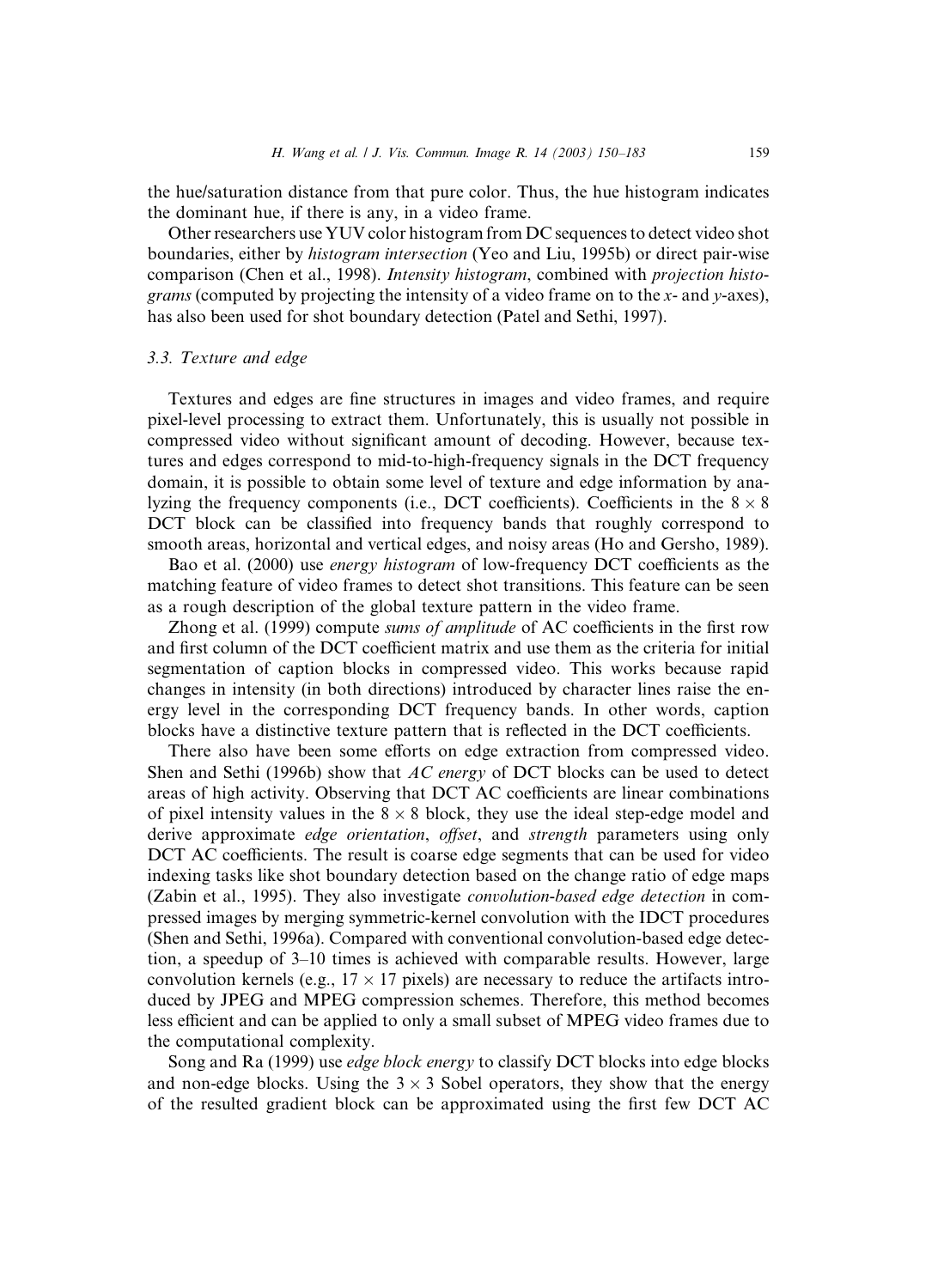coefficients. The result is a rough block edge map that is 1/64th the size of the video frame, which indicate high-activity areas.

# 3.4. DCT coefficients

DCT coefficients are sometimes used directly in applications such as shot boundary detection. DCT coefficients are readily available in I-frames, but not in P- and Bframes. Additional computation (full or partial decoding) is needed to obtain DCT coefficients in P- and B-frames. Note that DCT coefficients of low-intensity blocks are prone to coding noise, which should be considered when using them for indexing or matching.

#### 3.4.1. Correlation between DCT coefficients of two frames

Arman et al. (1993) use a *subset of DCT coefficients* of a subset of blocks to form feature vectors for each frame. Then the angles between the feature vectors of different frames are used to measure their similarity. They use this method to detect shot boundaries and show its effectiveness for cut detection. The computational complexity is relatively high, because inner product is involved in the calculation.

# 3.4.2. DCT block difference

Zhang et al. (1995) compare the relative difference of all coefficients in a DCT block to measure the similarity between two DCT blocks. A cut is detected if a large amount of blocks have changed significantly in terms of DCT block difference. This method involves less computation than the above one.

# 3.4.3. Variance of DCT DC coefficients

Meng et al. (1995) use this feature to measure the variation of gray level intensity in I- and P-frames. Gradual transitions like dissolve can be detected by identifying a characteristic parabolic curve between two higher and relatively flat variance levels.

# 4. Motion features

In compressed video, motion information is captured in some form like motion vectors in MPEG video. However, motion vectors are just a rough and sparse approximation to real optical flows, and are prone to be inaccurate when used to indicate real motion of macroblocks.

Extra care should be taken when using motion vectors. In MPEG video frames, the following areas are most likely to have erroneous motion vectors: (a) boundary blocks, and, (b) large smooth areas. Usually, some kind of morphological or median filter should be applied to the motion vector field to remove anomalies, before they are used for analysis and indexing. Also, motion vectors are more sensitive to noise in magnitude than in direction. Therefore, a median filtering based on magnitude is usually sufficient. More sophisticated methods have also been proposed using reliability metrics to get rid of erroneous motion vectors (Yoshida and Sakai, 1995).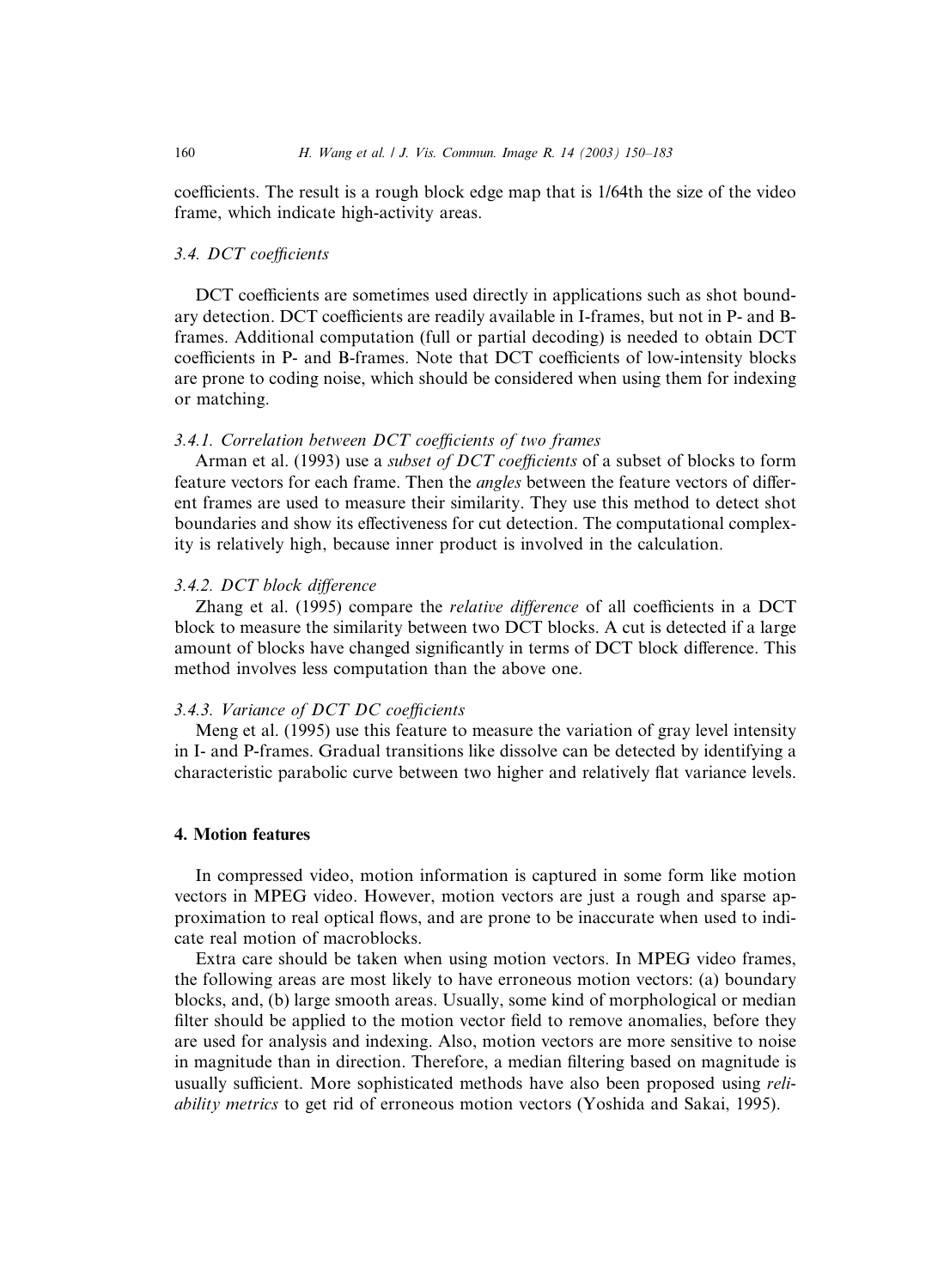#### 4.1. Motion information extracted from motion vectors

Motion information can be extracted for block, regions, objects, and whole video frames for motion query and object/region tracking.

# 4.1.1. Global motion field

Ardizzone et al. (1999) use global motion field to model the global motion in video sequences for similarity query. The idea is to divide a frame into 4 or 16 quadrants, each with a motion feature consisting of magnitude and direction. For magnitude, average value is used, and the query can be specified by high or low magnitude. For directional feature, either average or dominant motion vector direction (such as the largest bin in angle histogram), as well as angle histogram (90 directions,  $4^{\circ}$ each) is computed. Note that the number of bins should not be too large, because MPEG motion vectors are sparse in inter-coded frames. The authors have also derived similar motion features using optical flows in the pixel domain (Ardizzone et al., 1996).

#### 4.1.2. Motion-based segmentation

Besides visual features like color and texture, motion information can be used to segment inter-coded video frames. This is usually very efficient compared with spatial feature-based methods. In the case that a large object moves over a uniform background, a simple binarization based on the magnitude of motion vectors could extract a reasonable foreground region, approximated by macroblocks. Otherwise, some form of clustering technique is necessary. Also, as mentioned above, motion vectors are usually pre-processed to remove anomalies.

Ardizzone et al. (1999) use a sequential labeling method to segment video frames based on their similarity of motion vectors (both magnitude and angle). They also use a *clustering* method to extract regions with dominant motions using histograms of motion vector magnitudes. Each dominant region is then defined by size and average motion.

Eng and Ma (1999) use an adaptive median filter to improve MPEG motion vector accuracy and propose an *unbiased fuzzy clustering* technique to extract dominant video objects.

#### 4.1.3. Block-level motion analysis

Dimitrova and Golshani (1995) use the MPEG motion vectors in P- and B-frames to approximate the movement of macroblocks. Macroblock tracing is used to retrieve low-level motion information. In the middle-level motion analysis, averaging or clustering method is used to extract object motion for rigid and non-rigid objects, respectively. At the high-level analysis, a set of trajectories is associated with an activity defined using domain knowledge.

Kobla et al. (1997b) propose *flow estimation* that adopts similar ideas. It uses motion vectors in MPEG P- and B-frames to estimate the motion (termed  $flow$ ) in every frame in terms of backward-predicted motion vectors, regardless of the original prediction mode. For example, in MPEG video with only I- and P-frames, the flow of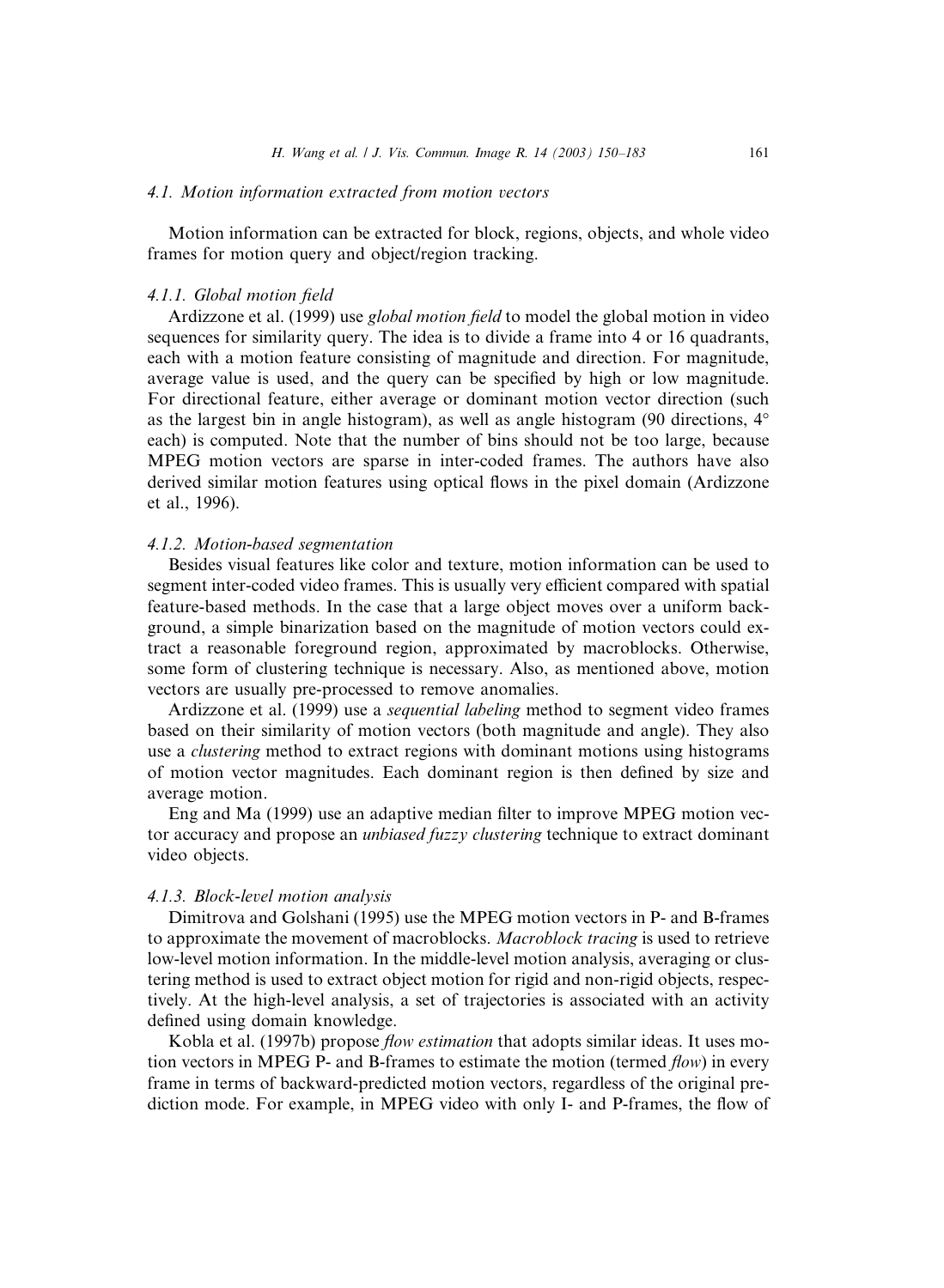each frame (except the last P-frame in the GOP) can be estimated by reversing the forward-predicted motion vectors. If B-frames are present, one can estimate the flow between the B-frame and its reference frame (P-frame or I-frame) first, by reversing forward-predicted motion vectors, or using backward-predicted motion vectors directly. Flows between two B-frames can then be derived based on their respective flows from the same reference frame.

# 4.1.4. Representation and matching of motion trajectories

Dimitrova and Golshani (1995) use several representations of trajectories for various matching purposes as follows: exact motion trajectory (start position and trajectory coordinates), B-spline curves, chain code (for approximate matching), and differential chain code (for qualitative matching). Wavelet transforms can also be used to generate a multi-resolution representation of trajectories.

# 4.1.5. Accumulated motion

Accumulated motion at the global or object level has been used in several applications as well. For example, such motion features have been used to detect important events in special applications like sports.

Saur et al. (1997) use the accumulated camera panning motion to detect fast break in basketball games. The accumulation is reset to zero when the motion changes direction. A peak in the accumulated panning motion is a candidate for fast breaks.

# 4.2. Camera operation and object motion

Camera motion is an important feature in video indexing. Foreground moving objects can be extracted by differentiating camera motion and object motion. Camera motion should be taken into account in shot segmentation. Otherwise, there will be false alarms of shot boundaries. Furthermore, in some specific applications, models of camera motion can be used to detect important events (e.g., fast breaks in basketball games).

Camera operation usually causes a global and dominant motion flow in the video sequences. However, when dominant motion of a large object is present concurrently, it changes the global motion field and camera operation estimation becomes less reliable. One solution is to remove the outliers of motion vectors that do not fit well with the global motion models, and iterate the estimation process of camera motion.

#### 4.2.1. Common camera operations

Various basic camera operations used in video production have been defined. A typical set consists of pan, tilt, zoom, dolly, track, and boom, as described in Akutsu et al. (1992). A slightly different set is defined in Tan et al. (1995) as pan, tilt, zoom, swing, and translation, in which pan, tilt, and swing are the rotation around the x-,  $\nu$ -, and z-axis, respectively. In many applications, however, only pan, tilt, and zoom factors are considered.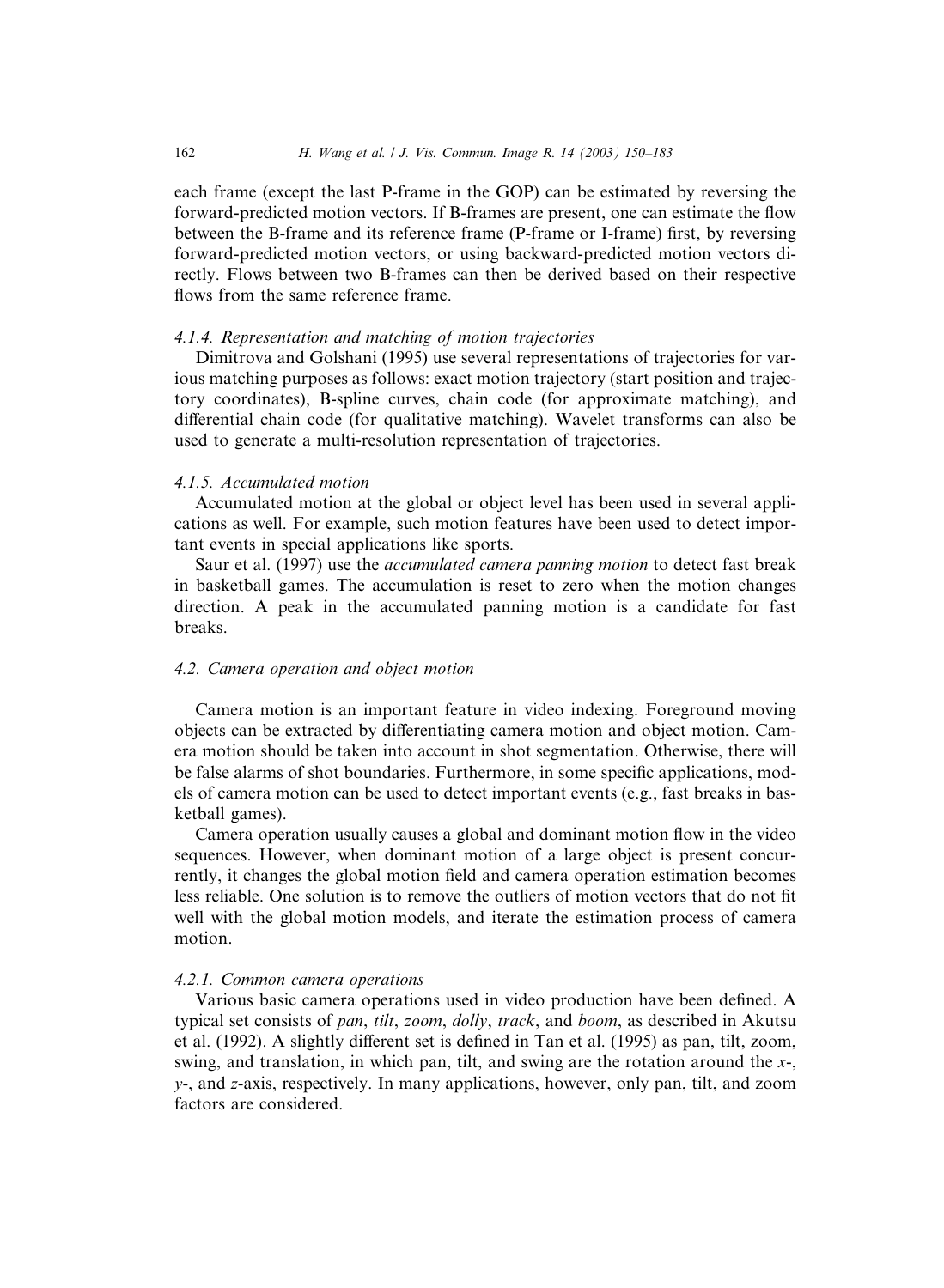#### 4.2.2. Camera operation estimation based on physical models

These methods start with a physical model of the camera in the 3-D space, with some kind of projection that maps the object onto the camera's image plane. They estimate the parameters involved in the projected model, and the camera operations can be derived from these parameters. Usually some iterative algorithm is applied.

Tan et al. (1995, 1999b) propose a camera motion estimation method based on the physical model of the camera and 3-D coordinate transforms. The camera operation is modeled as a combination of *rotations* about the three axes and a *translation* of the coordinates. The zoom operation is modeled as a scaling function of object projection onto the image plane. The object is assumed to be a rigid body. Under the assumptions that  $(1)$  the rotations are small (or a high-sampling rate), and  $(2)$ the translation is minimal (or a high-sampling rate), the model can be reduced to a 6-paramter one.

In Tan et al. (1995), the parameters are initially estimated using four pairs of pixel correspondences, and then refined using a recursive algorithm (the Kalman filter). In Tan et al. (1999b), motion vectors of compressed video are used as correspondences. The mean and variance of the estimated prediction error are calculated. Motion vectors that fall beyond a certain range are declared as outliers, and are excluded in the next iteration of the parameter estimation process. Experiments show that usually 2 or 3 iterations are sufficient for convergence. A simplified and faster version of the above algorithm, which is a 3-parameter one, considers only pan, tilt, and zoom factors (Tan et al., 1999b). In this case a closed-form solution exists for the estimation of the three parameters. Note that this simplified model takes out the perspective distortion factors in the original model, so that the scene is assumed to be planer, which is approximately true when the object is far away from the camera.

Tse and Baker (1991) model global motion with two parameters, a zoom factor and a 2-D pan factor. The camera is modeled as a projective plane and the motion of the camera is small between frames, hence the pan effect is a displacement of objects in successive frames. The method assumes that motion vectors are mainly caused by global motion. Removing motion vectors that are not consistent with the estimated motion helps refine the estimation. This method is similar to the simplified model in Tan et al. (1999b).

Taniguchi et al. (1997) estimate camera motion to reconstruct panoramic icons for video browsing purposes. They use simple *pan and tilt* to model camera operations and use the least square error method to estimate the camera motions. They propose several criteria to validate the estimated parameters as follows: duration (the camera motion lasts for more than a specific period of time), smoothness of the camera operation, and goodness of fit (MSE minimized by camera operation compensation should be significantly smaller).

Bergen et al. (1992) propose a hierarchical motion estimation framework in which various motion models can be used. The *affine model* is a 6-parameter motion model that is suitable for situations where the camera is far away from the background. Meng and Chang (1996) use it for camera motion estimation. The idea is to minimize the estimated motion and the compensated one in the least square error sense. Pan and zoom factors can be derived using the six estimated parameters. Patti et al.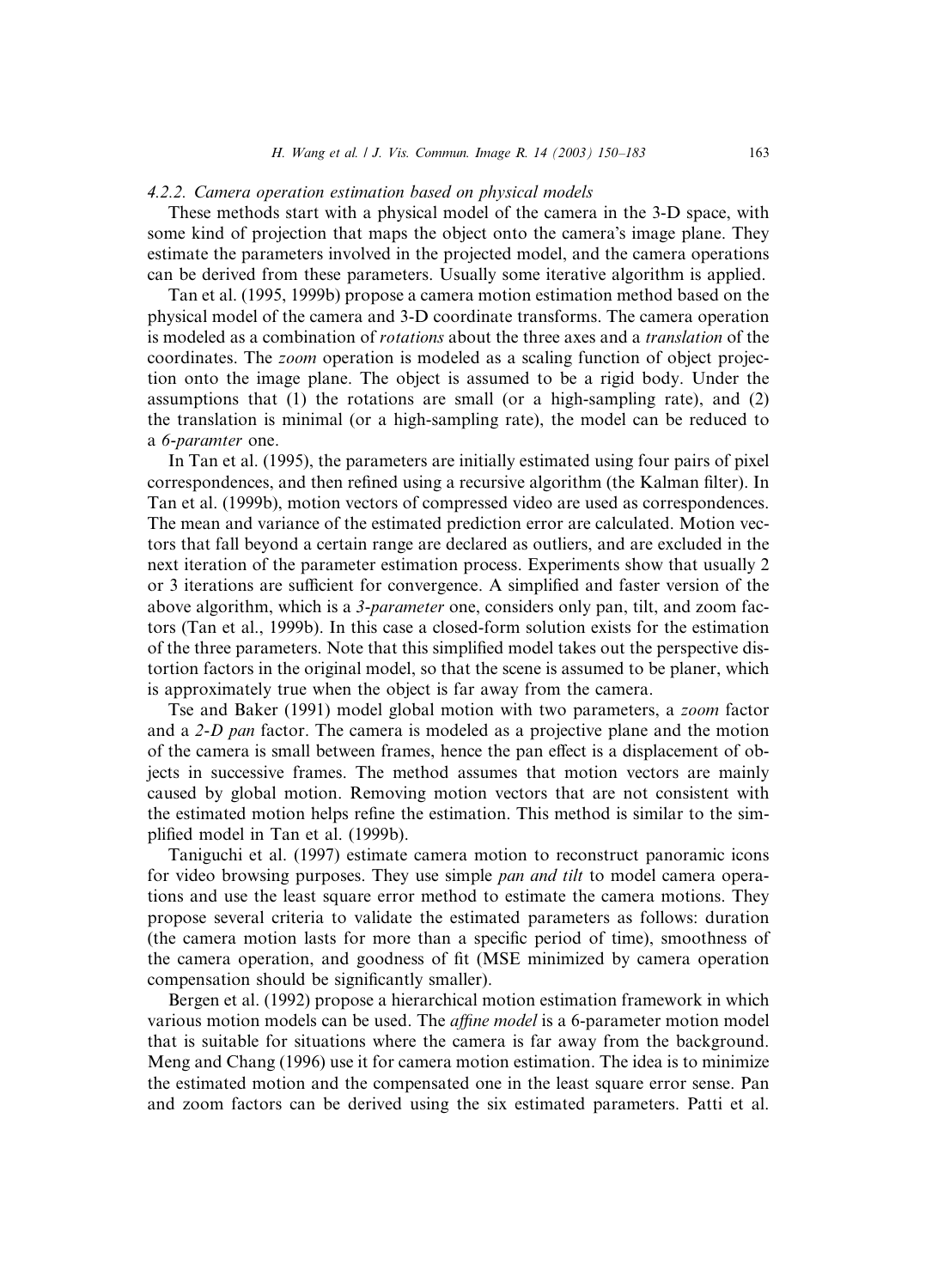(1997) also use this affine model for dominant global motion estimation in the application of extracting high-quality stills from interlaced video.

#### 4.2.3. Camera operation estimation based on dominant motion

These methods estimate camera operations by looking at the motion vectors directly. They do not adopt explicit physical camera models like those mentioned above. Usually different operations (e.g., pan and zoom) are estimated separately.

Zhang et al. (1995) use sum of difference between motion vectors and the *modal* vector to determine pan and tilt. Zooming is detected by the *change of signs* of motion vectors across the center of zoom, as zooming often results in a pattern of many motion vectors pointing to or away from the zooming center. The problem is that a combination of zoom and pan is difficult to detect, since it considers them separately. Large object motion may also cause significant noise. One solution is to separate regions of different motion. However, if the moving object covers most of the frame, this will still be a problem. To quantitatively measure the camera operations, the method proposed by Tse and Baker (1991) is used for zoom and pan.

Akutsu et al. (1992) investigate video indexing by motion vectors. They first used a block matching method to estimate motion vectors similar to most MPEG encoders. Then they consider the camera operations separately and model each type of operation with different features of optical flows such as vector convergence point, and vector magnitude. Hough transform is used to estimate the convergence points, and a 3-parameter model is used to extract the magnitude of camera motions.

Kobla et al. (1996) estimate camera pan and tilt by detecting dominant motion in the video frames. Motion vectors are counted to generate directional histogram (in eight directions), and a dominant direction of motion is declared if the largest bin is at least twice as big as the second largest one. For zoom detection, the existence of focus of contraction (FOC) or focus of expansion (FOE) is detected. It is a simple voting method by extending each motion vector and voting for all the macroblocks it passes through. In addition, it also assumes that the motion vectors near the FOE and FOC are small and the magnitude of motion vectors increases with the distance to the FOE/FOC.

# 4.3. Statistical information of motion vectors

Rather than estimating camera motions from the motion vectors, the following work measured the statistical features of the motion vectors and used them for indexing.

# 4.3.1. Motion smoothness

Akutsu et al. (1992) define motion smoothness as the ratio of blocks that have significant motion vectors over blocks whose motion vector has changed significantly. They used this parameter along with inter-frame changes to detect shot boundaries.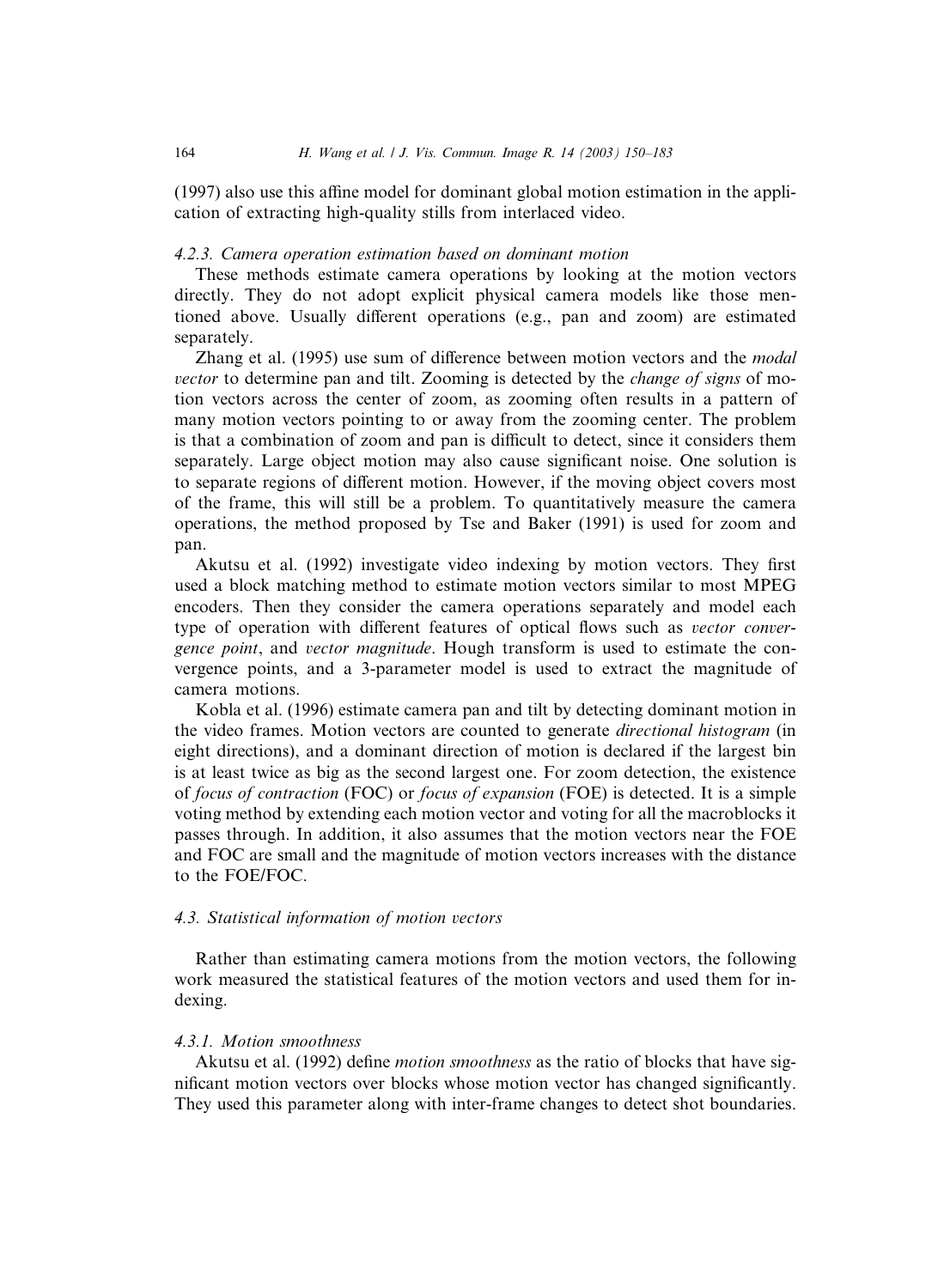#### 4.3.2. Amount of motion activity in video frames

Divakaran and Sun (2000) uses average motion vector magnitude as one of the features of a video frame. They then use this average value to threshold all the motion vectors in the frame and count the numbers of short, medium, and long runs of zeros, in raster-scan order. These numbers indirectly expresses the size, shape, and number of moving objects and are good indicators of the motion feature of the video frame. For example, a frame with a single large object can be easily distinguished from a frame with several small objects.

Wolf (1996) uses the *amount of motion* in video frames to help select key frames in a video sequence. Although in Wolf (1996) motion is estimated using optical flow, the principle can be applied to MPEG video using motion vectors. The amount of motion is defined as the summation of magnitude of motion vector components in a frame, and a curve is drawn with respect to frame numbers. Key frames are then selected by detecting valleys between large peaks in this curve, which correspond to relatively still frames between two video segments with large amount of motion.

# 4.3.3. Motion histogram

Motion histogram is a compact representation of global or regional motion in video frames. Either direction or magnitude can be used as the histogram index. Kobla et al. (1996) and Ardizzone et al. (1999) have used motion vector histograms extensively for the detection of camera pan, tilt, and many other purposes.

Although working in the uncompressed domain, Davis (1998) also uses motion histograms to help recognize simple human movements such as left arm fanning up, two arms fanning up, and crouching down. The directional histogram for each body region has 12 bins  $(30^{\circ}$  each), and the feature vector is a concatenation of the histograms of different body regions. The motion vectors are derived from the so-called motion history image (MHI), which is basically the accumulation of differencing images of the silhouettes of human body.

#### 4.3.4. 2-D tensor histogram

Ngo et al. (2000) introduces the 2-D tensor histogram to model the distribution of texture orientations in temporal slices of a video sequence, which inherently reflects motion trajectories in the video. Temporal slices are a set of 2-D images with one dimension as time t, and the other as either the x or  $y$  image dimension, if we view the video as a 3-D image volume.

Structure tensors are first constructed by computing partial derivatives (in time dimension and one spatial dimension) of the slices and summing up their products in local windows. A rotation angle is then estimated using the structure tensor to indicate the direction of local gray-level change. A 2-D tensor histogram is finally calculated to model the distribution of the local orientations, with one time dimension and the other as a 1-D orientation histogram. The amount of motion is also embedded in the histogram by computing a certainty value when estimating local orientations. Therefore, the 2-D tensor histogram provides statistical information of video motion in a compact form.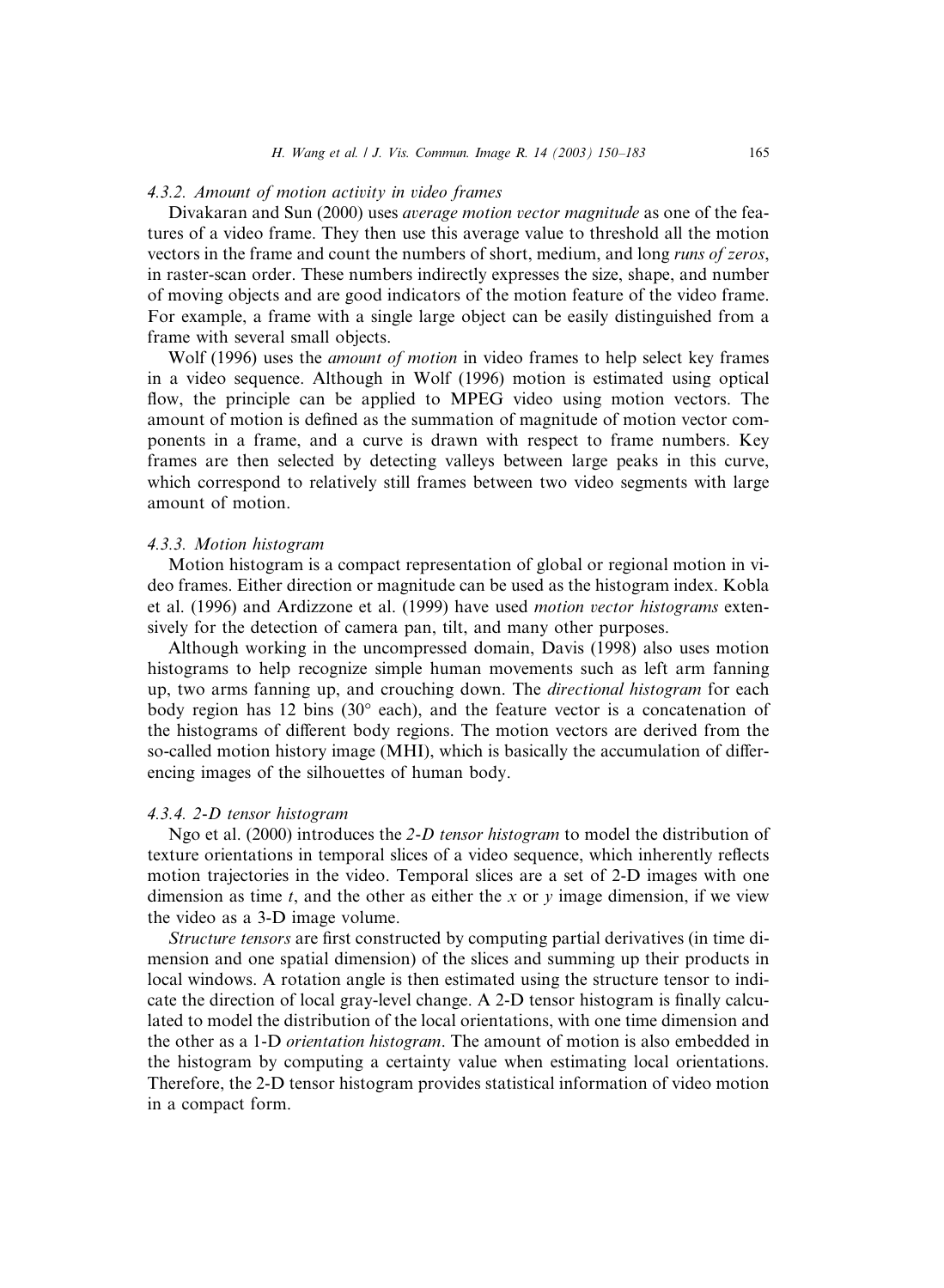Ngo et al. (2001) demonstrate that by analyzing the 2-D tensor histogram and using motion features derived from it, one can capture dominant motion patterns in a video, segment foreground/object motion from background/camera motion, and cluster video shots based on motion and color information in sports videos. Although motion information is extracted from the tensor histogram, instead of the motion vectors in compressed video, the processing can be done in the MPEG domain.

## 5. Video coding features

Video coding features are simple, but readily available information that can be easily extracted while parsing the video bit stream. In some cases, such simple features can be quite useful. Since MPEG only standardizes the decoding part, coding features may be sensitive to the actual encoder used.

#### 5.1. Macroblock type information

Macroblocks in I-frames are all intra-coded. P-frames have forward-predicted macroblocks, as well as intra-coded and skipped ones. B-frames have the most complex situation, in which each macroblock is one of the five possible types: forwardpredicted, backward-predicted, bi-directional predicted, intra-coded, and skipped. The numbers of these types of macroblocks, as well as the ratios between them, in P- and B-frames provide useful information for video indexing and analysis purposes.

Kobla et al. (1999a) use the numbers of forward-predicted and backward-predicted macroblocks in B-frames to determine if a slow-motion replay is present in MPEG video. In an earlier paper (Kobla et al., 1996), macroblock type information is also used to detect shot boundaries.

Nang et al. (1999) compare the macroblock types of the same macroblock position in adjacent B-frames. Macroblock type changes are listed exhaustively and assigned different dissimilarity values. Accumulation of all the macroblock dissimilarity values in one frame is used to detect shot boundaries.

Zhang et al. (1995) use the ratio of the number of intra-coded macroblocks over the number of valid motion vectors in a P- or B-frame to determine abrupt shot changes that occur in inter-coded frames. Similarly, Meng et al. (1995) use the ratio between the number of intra-coded macroblocks and the number of forward-predicted macroblocks to detect scene changes in P- and B-frames.

Saur et al. (1997) consider the number of intra-coded blocks in P-frames with the magnitude of motion to determine if the frame is wide-angle or close-up in typical basketball video. A shot is classified by classifying all P-frames in it and a majority voting. The intuition is that in a close-up shot there are often large objects (e.g., players) entering or leaving the view, causing a significant number of macroblocks in P-frames to be intra-coded. This number is large compared with the magnitude of motion in a close-up shot.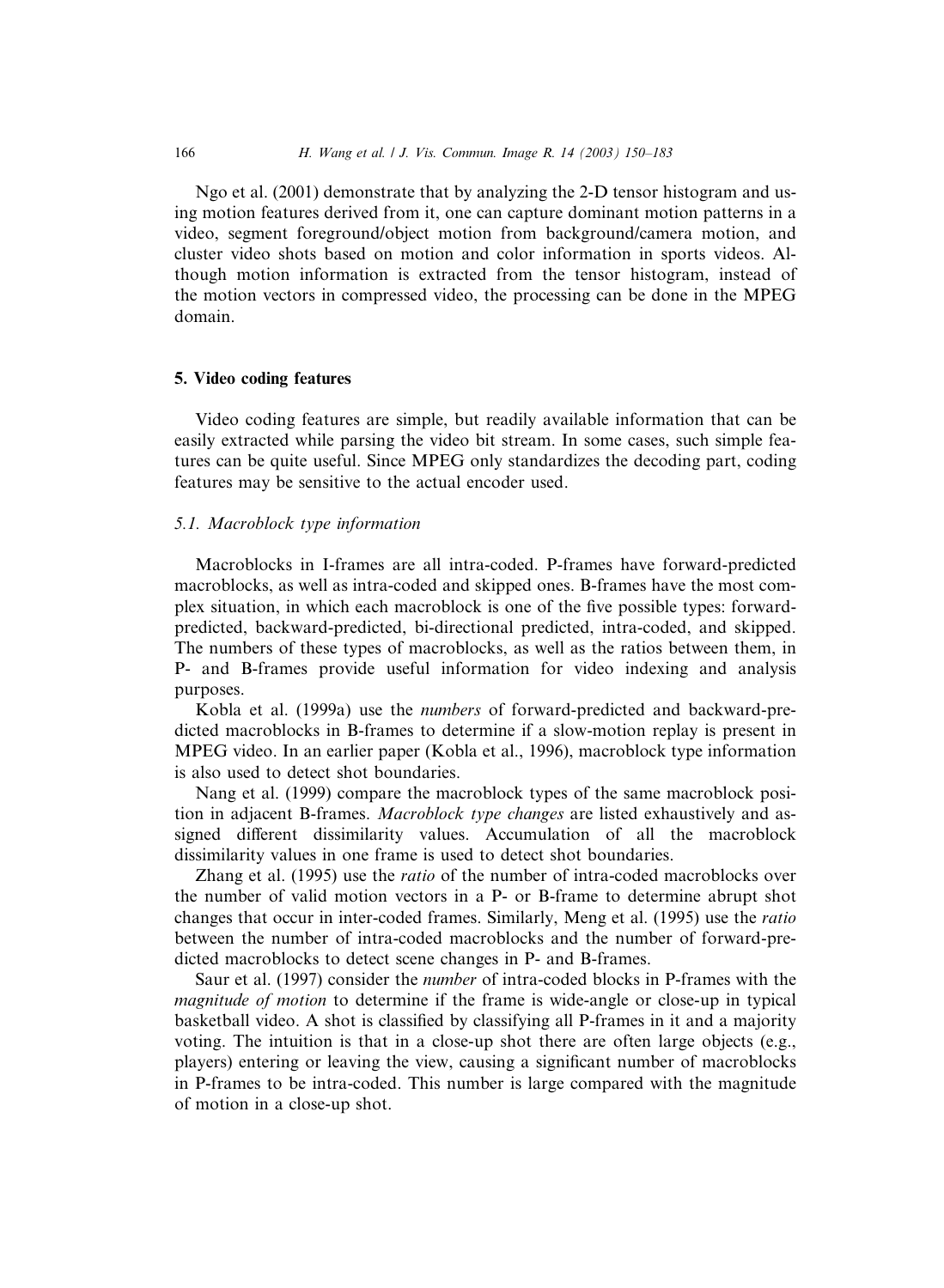### 5.2. Bit-rate information

It has been observed that abrupt changes in video streams cause bit-rate variation in the encoded MPEG video. Feng et al. (1996) form a bit-image for each frame using the number of bits taken to encode each macroblock. Shot boundary is detected by comparing bit-images using a fixed threshold. Divakaran et al. (1999) and Boccignone et al. (2000) combine this approach with DC image sequence based method for more robust shot boundary detection.

Frame bit rate, combined with macroblock and motion information, is also used by Kobla et al. (1999a) to detect slow-motion replay in sports videos.

# 6. Common video indexing tasks and special applications using visual and motion features

In this section we will discuss two common video indexing tasks and some special applications that use the visual and motion features summarized in the previous sections. The purpose is to show how these features can be integrated and applied to specific compressed-domain video indexing and analysis problems.

In the first subsection, we will focus on two common video indexing tasks, namely shot boundary detection and gradual transition (across shots) detection. These are essential tasks in any video indexing and analysis system, and have been studied extensively over the years with a large number of proposed techniques. In the second subsection, we will introduce a special area of applications, which is sports video analysis. Sports videos are one of the most widely viewed and eagerly sought after types of video programs. With its dynamic content and potential commercial applications, this is also an area that has generated a large amount of interests in the research community.

### 6.1. Common video indexing tasks

# 6.1.1. Shot boundary detection

A shot is the basic unit in video production. A video sequence is a series of edited video shots. The transition between shots usually corresponds to a change of subject, scene, camera angle, or view. Therefore, it is very natural to use shots as the unit for video indexing and analysis, and the first step in these applications is to segment the long video sequence into video shots. This specific task of detecting transition of video shots is usually termed shot boundary detection, scene change detection, video segmentation, etc. Throughout this paper we use the term *shot* boundary detection. Note that we will focus more on gradual transition detection in the next section.

There has been a lot of work on shot boundary detection, especially in the uncompressed domain. Most work has been focusing on pixel difference, intensity statistics comparison, histogram distance, edge difference, and motion information. A review paper on these techniques with experimental results in terms of precision-recall graphs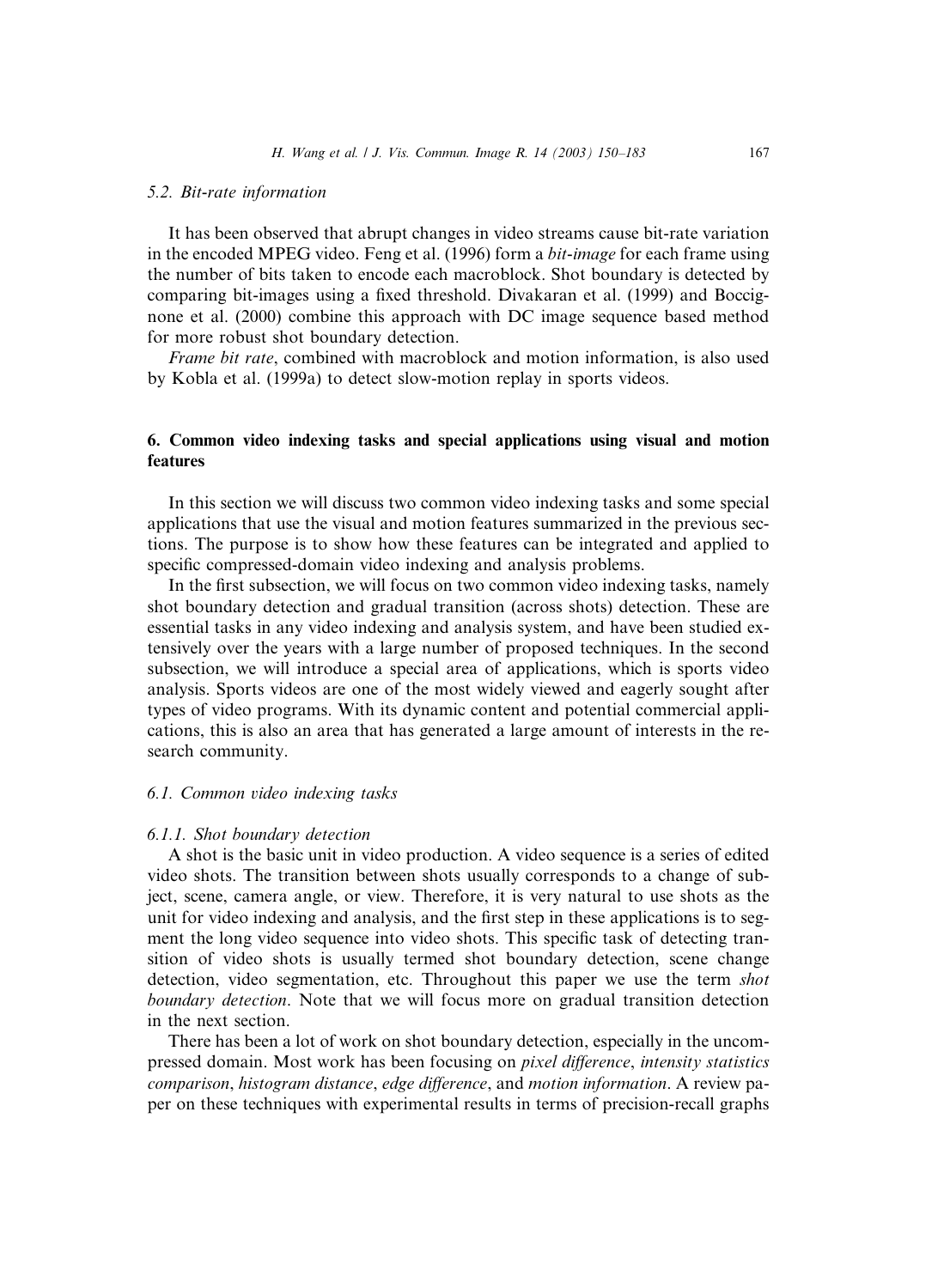can be found in Boreczky and Rowe (1996). Among these methods, histogram-based ones have been consistently reliable, while DCT coefficient-based ones give the lowest precision. Motion information-based methods are somewhere in between. In a recent review paper, Lienhart (1999) compares four major shot boundary detection algorithms, which include fade and dissolve detection. Extensive experimental results also favor the color histogram based method (Boreczky and Rowe, 1996) for shot boundary detection, instead of the computationally expensive edge-change-ratio method (Zabin et al., 1995).

Researchers have also investigated compressed-domain shot boundary detection techniques. One obvious approach is to apply uncompressed-domain techniques to DCT DC image sequences using approximated features. Techniques using pixel difference, intensity statistics, and histograms are still effective on DC images with some level of performance degradation. Experimental results of shot boundary detection techniques on DC images and uncompressed-images are compared in Ford (1999), using statistical performance metrics.

There are also shot boundary detection algorithms specifically proposed for MPEG compressed video. Zhang et al. (1995) apply a multiple-pass and multiple*comparison* technique to video segmentation. Multiple passes use I-frame  $DCT$  information to locate the rough location of scene changes, and the second pass use P- and B-frame motion vector information to pinpoint the location. Multiple comparison uses double thresholds to detect abrupt and gradual shot transitions.

Chen et al. (1998) use a feature vector extracted from DC image sequences called *generalized trace*  $(T)$  for shot boundary detection purposes. The vector consists of YUVcolor histogram intersections (between consecutive frames), standard deviation of YUV, numbers of three types of macroblocks (intra-coded, forward-predicted, and backward-predicted), and flags for frame types. Differential GT has been used for abrupt shot transition detection. More robust result is achieved using classification methods.

Meng et al. (1995) use *macroblock type counts* in P- and B-frames to detect shot boundaries. Kobla et al. (1996) use similar macroblock type information for shot boundary detection in a more elaborate fashion. A DCT validation step is added to account for situations where there is little motion around shot boundaries, in which macroblock type information itself is insufficient. Two adjacent I-frames are compared using their DC values, and blocks that change significantly are counted and then compared with a threshold.

Other proposed techniques examine macroblock type changes (Nang et al., 1999), motion vector changes (Fernando et al., 1999), and macroblock bit allocation information (Divakaran et al., 1999) to detect shot boundaries.

# 6.1.2. Gradual transition detection

Videos in commercial TV programs are rich in editing effects, such as fade-in, fade-out, dissolve, wipe, and much more. Some work has been done on detecting these special effects. In compressed domain, however, most work has been focused on gradual transition detection (e.g., fade and dissolve). A review and comparison of some of these techniques can be found in Lienhart (1999).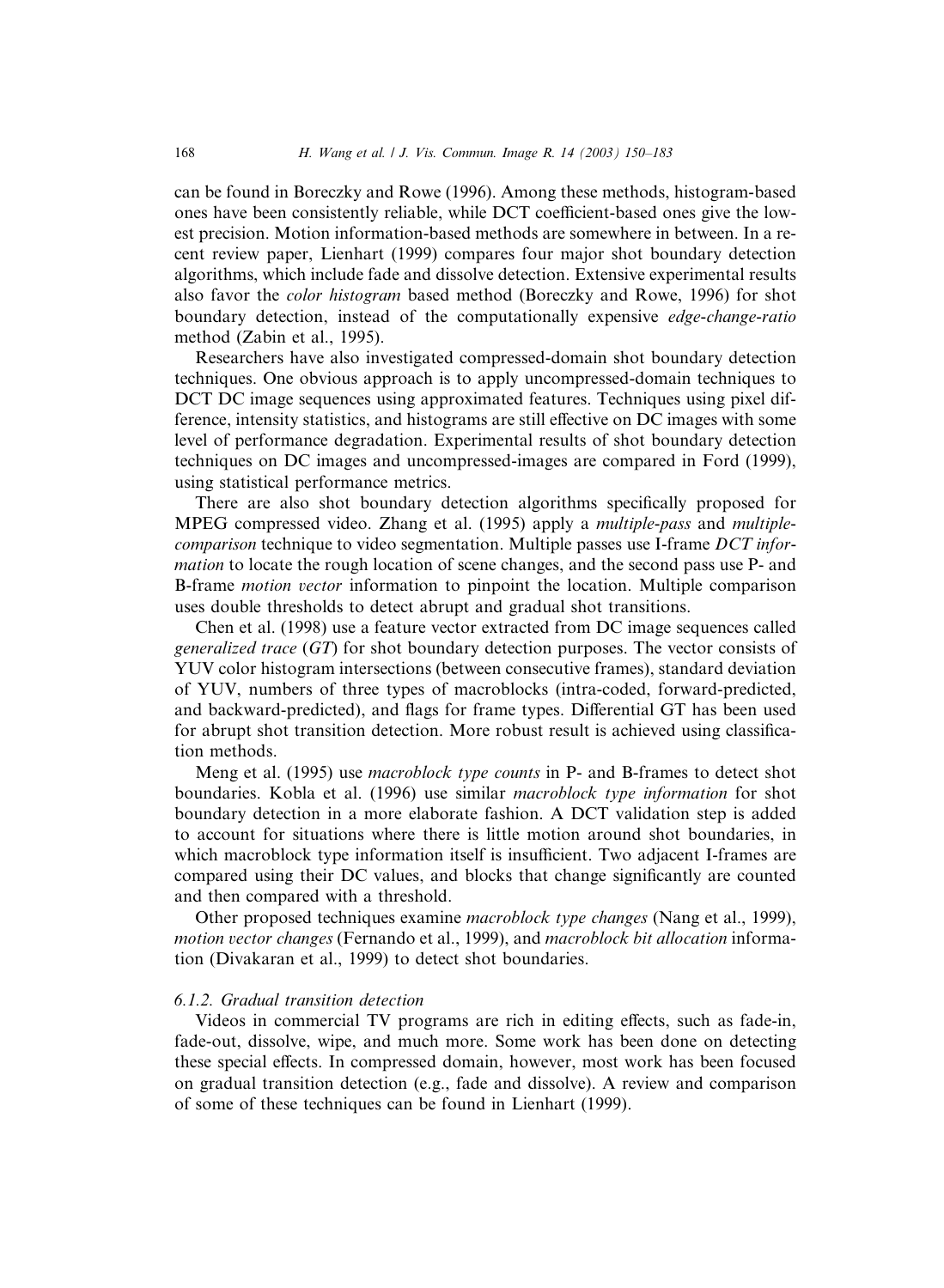Zhang et al. (1993) use a twin-comparison algorithm to detect gradual transitions. A lower threshold  $(T_t)$  for frame difference is used to detect potential start of transitions, and a second and larger threshold  $(T_b)$  is used for accumulated difference to detect the end of gradual transitions. Either DCT difference metrics (Zhang et al., 1995) or pixel-domain color histogram difference (Zhang et al., 1993) can be used for comparison.

Yeo and Liu (1995c) use the *absolute difference* between two DC frames as the difference metric. The plot of the difference between the *i*th and the  $(i + k)$ th frames generates a plateau if a gradual transition is present.  $k$  is selected to be larger than the length of most gradual transitions.

Meng et al. (1995) use the *variance of DCT DC* coefficients in I- and P-frames to detect dissolve. A downward parabolic curve in the variance graph usually indicates a dissolve.

Kobla et al. (1999b) use features of the DC image sequences (RGB/YUV values or histograms) and apply *FastMap* (Faloutsos and Lin, 1995) technique (a dimension reduction algorithm that preserves inter-sample distances) to generate VideoTrails (Kobla et al., 1997a) of a video sequence in a lower-dimensional space. The trail is segmented and classified into stationary and transitional trails, the latter typically a threaded trail that corresponds to gradual transitions. In Kobla et al. (1999b), VideoTrails and the above three techniques are evaluated by running extensive experiments. The advantage of this technique is that it is good at detecting the beginning and the end of the transition, and can handle a wide variety of editing effects.

One thing that troubles all these techniques is the presence of large object motion and fast camera operations in dynamic scenes. This confuses the gradual transition (e.g., dissolve) detection algorithm and results in high false-alarm rates.

# 6.2. Sports video analysis

Sports video is of wide interest to a large audience. Automatic indexing and analysis of sports video, preferably in the compressed domain, have great potentials in future multimedia applications.

# 6.2.1. Detecting sports video

Sports video (Saur et al., 1997) usually has characteristic camera motions like long pans (e.g., following a fast break in a basketball game), as well as large magnitudes of motion, high percentage of shots containing significant motion, sudden camera jerks, and frequent appearance of text in score boards, statistics, player's jerseys, etc. These features can be used to detect sports videos.

#### 6.2.2. Detection of slow-motion replay in sports video

Slow-motion replay in sports video is usually achieved by slowing the frame rate of the playback, resulting in a single frame to be repeated several times. This causes the presence of still and shift frames. Kobla et al. (1999a) use information about macroblock types in B-frames, along with vector flow information, and number of bits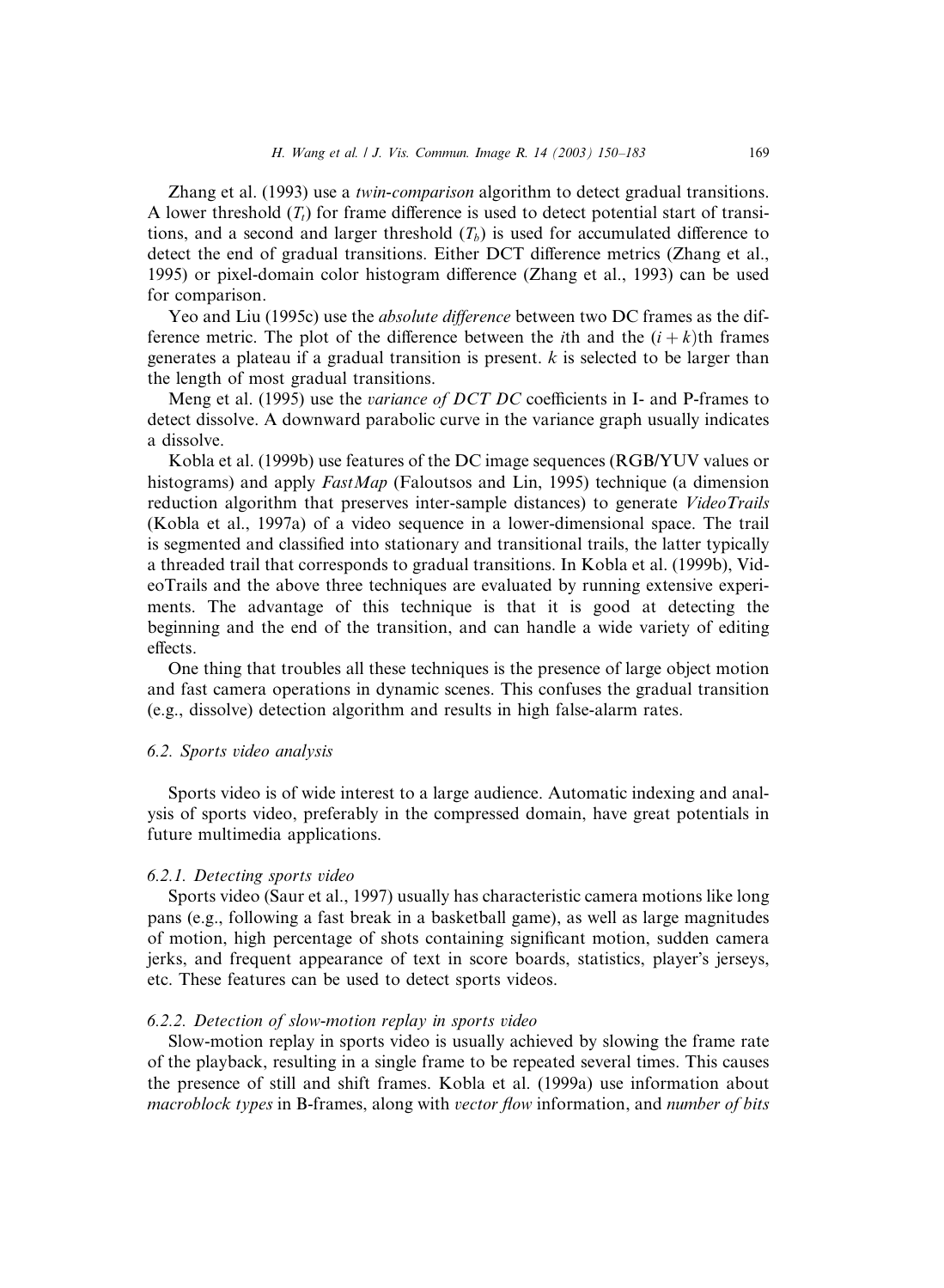used for encoding each frame to detect slow-motion replay. Still B-frames usually have a lot of forward-predicted macroblocks, while shift B-frames have a significant amount of backward-predicted macroblocks. Essentially, still B-frames contain very little new information and the number of bits used for coding them is low. On the other hand, the bit rate for the shift frames is higher. Therefore, in a slow-motion replay segment, large variations of bit rates will be observed.

#### 6.2.3. Automatic analysis of basketball video

Saur et al. (1997) investigate the particular domain of basketball video and use low-level information extracted from MPEG video to detect events like a fast break.

Wide-angle shots and close-up shots are classified based on the motion vector magnitude and number of intra-coded blocks in P-frames. Within wide-angle shots, camera motions are estimated for panning using the method proposed by Tan et al. (1995). The accumulated camera motion is used to detect the fast break event. They also tried to use the irregularities of camera motion to detect steal or a loose ball situation, and use some heuristics and ad hoc methods to detect shooting scenes.

# 7. Audio features and their applications

In this section we will discuss low-level audio features that can be extracted from both uncompressed and compressed audio signals, with their applications to audio indexing, analysis, and classification. The term *audio* here refers to generic sound signals, which include speech, dialog, music, songs, radio broadcast, audio tracks of video programs, noise, and mixtures of any of these.

Much of the research work in this area has been focused on indexing and classification of audio clips. Recently, great interests are shown in integrating audio features with video features for better results in video indexing and analysis. The combination of information from both audio and video channels has great potentials in enhancing the power of current video indexing schemes. There is also some interesting research work on music retrieval using tones, notes, MIDI sequences, and structures of music, but this is out of the scope of our discussion in this paper.

# 7.1. Audio features

For the purposes of audio analysis, indexing, and classification, low-level audio features of the sound signals must be first extracted. Although frequency-domain techniques are often used, most audio feature extraction methods start with uncompressed audio signal in waveforms. The decoding of compressed audio requires much less computation compared with video decoding, and does not pose a computational bottleneck in real applications. Therefore, direct feature extraction from compressed audio, although preferred, is not required in many audio applications.

The following is a list of common audio features. Many audio applications have extracted and used some or all of these features and their variations. Not all of the features can be easily extracted from subband-coded audio signals like MPEG audio.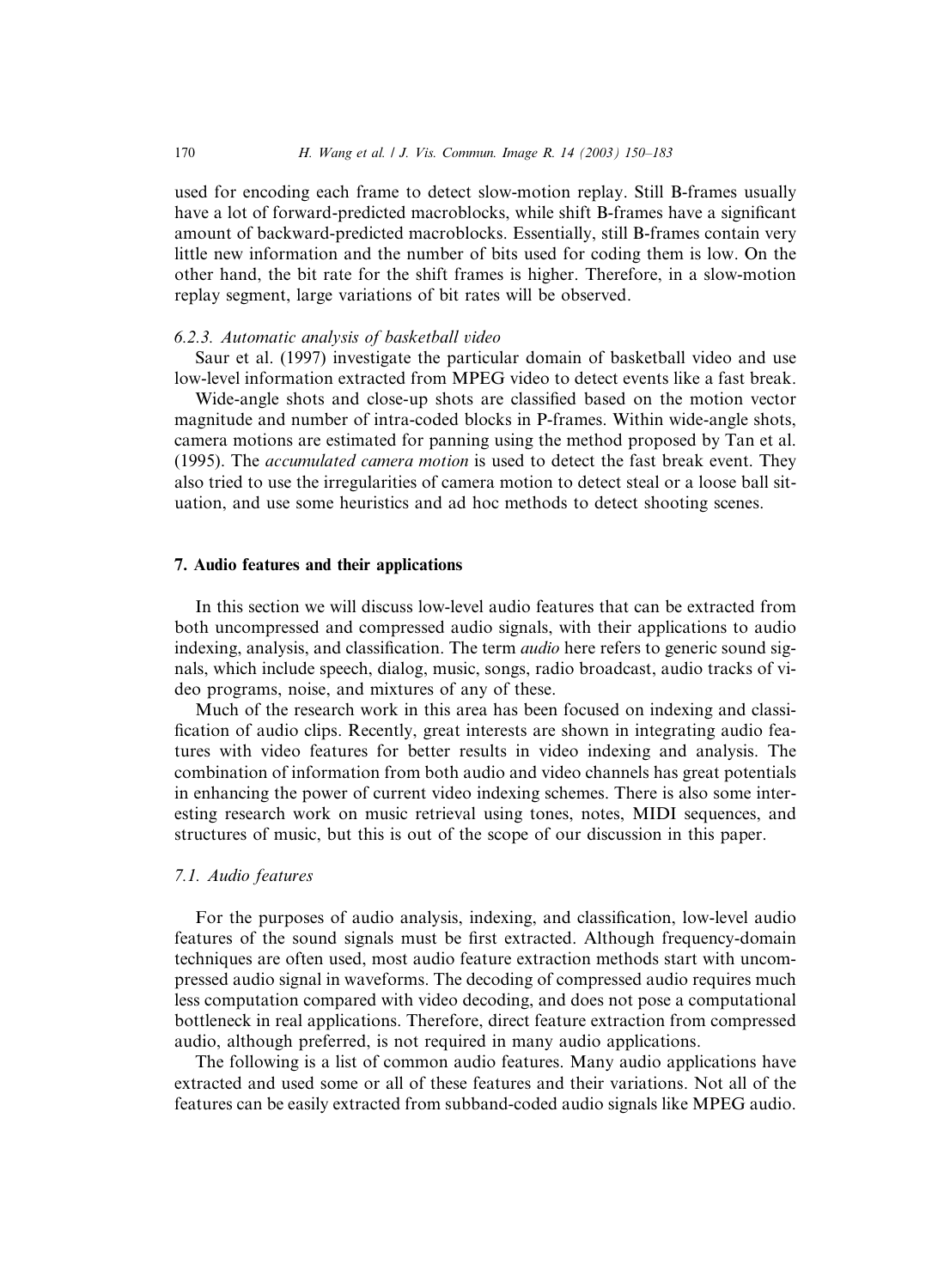Features that are marked with an asterisk are the ones that can be directly extracted or approximated using subband-coded audio.

# 7.1.1. Time-domain features (group a)

- 1. Short-time energy\*.
- 2. Energy/Volume statistics\*: mean, standard deviation, dynamic range, etc.
- 3. Silence ratio\*: percentage of low-energy audio frames.
- 4. Zero crossing rate (ZCR): number of time-domain zero crossings within a frame.
- 5. Pause rate\*: the rate of stop in speech due to separation of words/sentences.

# 7.1.2. Frequency-domain (spectral) features (group b)

- 1. Pitch\*: fundamental frequency that reveals harmonic properties of audio.
- 2. Subband energy ratio\*: histogram-like energy distribution over frequencies.
- 3. Spectral statistics\*: centroid, bandwidth, etc.

# 7.1.3. Psycho-acoustic features (group c)

- 1. Four-Hz modulation energy: speech has a characteristic energy modulation peak around the 4 Hz syllabic rate.
- 2. Spectral roll-off point: the 95th percentile of the power spectrum, used to distinguish voiced/unvoiced speech.

# 7.2. Audio applications using audio features

The sub-section discusses some typical applications that use audio features for audio indexing and classification purposes. We use the above group labels when citing specific audio features. For example, Feature a.4 represents the zero crossing rate. Note that sometimes a variation of one of the above features is used, which may be slightly different in mathematical form from the original but in essence is the same physically.

#### 7.2.1. General audio characterization, classification, and indexing

Patel and Sethi (1995) investigate the possibility of extracting audio features directly from MPEG audio and use these features for audio characterization. *Features* a.1,  $a.5$ ,  $b.1$ , and  $b.2$  are computed directly using *subband coefficients* of audio signals and are used to classify MPEG audio clips into dialog, non-dialog, and silent categories. Given 81 audio clips from a movie, 96%, 82%, and 100% correct classification rates are reported.

Zhang and Kuo (1999b) use *Features a.1*,  $a.4$ , and  $b.1$  to extract low-level audio features for audio retrieval. For coarse classification, using these features alone can help distinguish silence, music, speech, etc. For fine classification, which is more difficult, Hidden Markov Models (Rabiner and Juang, 1993) are built for each class of sounds, using these audio features. 90% and 80% classification rates are reported for coarse and fine classifications, respectively. In (Zhang and Kuo, 1999a). These features are used in a *heuristic approach* to segmenting audio data and classifying these segments into silence, speech, songs, music, etc. (Zhang and Kuo, 1999a).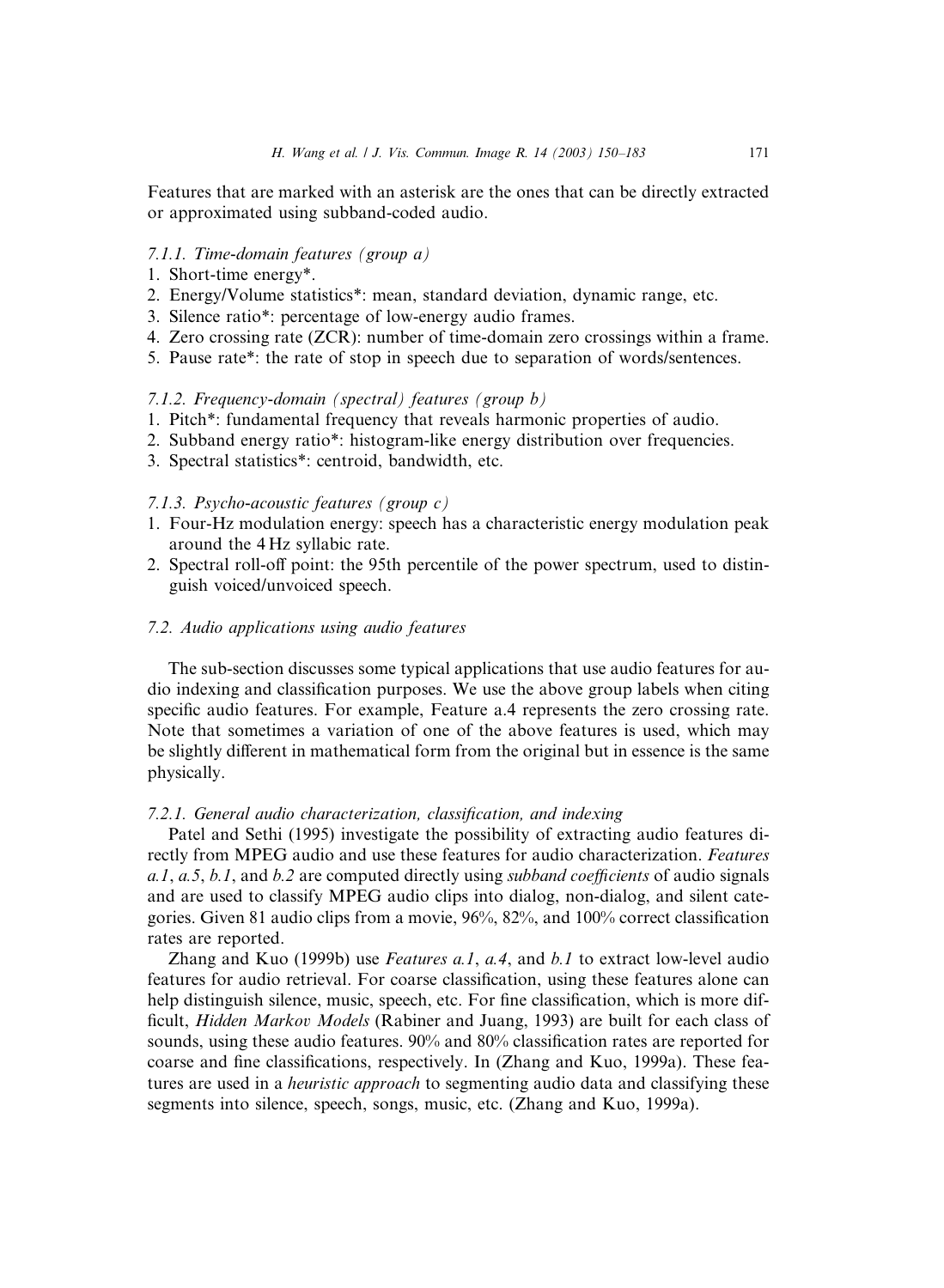#### 7.2.2. Speech/music classification

Scheirer and Slaney (1997) collect an array of features (*Features a.3, a.4, b.3, c.1,* c.2, and more) along with their statistics for speech/music classification. They use various classification frameworks (multi-dimensional Gaussian MAP estimator, Gaussian Mixture Model, spatial partitioning, and nearest-neighbor classifier) with rigorous training. The best classifier achieves 94% correct classification rate on a frame-by-frame basis.

Saunders (1996) uses statistics of zero crossing rates (ZCR, Feature a.4) to distinguish speech and music in FM radio programs. The idea is that ZCR exhibits a bi-model property (vowels vs. consonants) in speech, but not in music. A 90% classification rate is reported using samples from a two-hour FM radio program.

Srinivasan et al. (1999) use *Features a.1, a.4,* and b.1 to segment mixed audio into speech and music based on heuristic rules. The task is particularly challenging because of the presence of speech-over-music, fade in and fade out, and special sounds in the audio signal, which is actually common in real-world audio data like the audio track of a TV broadcast. An 80% classification rate is reported, against manually generated ground truth (i.e., a human listener decides if a mixed portion of audio belongs to music or speech segment.).

### 7.2.3. Using audio features for video indexing

Wang et al. (1997) use *Features a.2, a.3*, and b.3 to characterize different types of video clips associated with the audio tracks. The purpose is to use audio information to help understand the video content (e.g., news, weather report, commercials, or football games). Some unique characteristics of the audio features associated with each video type are reported.

Huang and Liu (1998) use a set of features (Features a.2, a.3, b.2, b.3, c.1, and more) to form feature vectors for *audio break detection*. The result is combined with color and motion break detection results to segment videos into scenes.

He et al. (1999) use *Feature b.1* to identify the speaker's emphasis in his/her oral presentation, based on the observation that the speaker's introduction of a new topic often corresponds to an increased pitch range in his/her voice. This information, combined with slide transition information of the presentation, is used to extract important segments and generate summaries of oral-slide presentations. This interesting application shows the strength of integrating audio features with other types of features, even meta-information.

Naphade et al. (1998) used an integrated HMM model (called multiject) taking both audio and visual features as observations to detect events such as an explosion. Recently, they also proposed a probabilistic framework using Bayesian networks for semantic-level indexing and retrieval (Naphade and Huang, 2000). Sundaram and Chang (2000a) applied a causal memory-based model in detecting audio scenes, which are defined as segments with long-term consistent audio features. They further extended the scene segmentation model to both audio and visual domains and investigated the alignment issues between audio and video scenes (Sundaram and Chang, 2000b).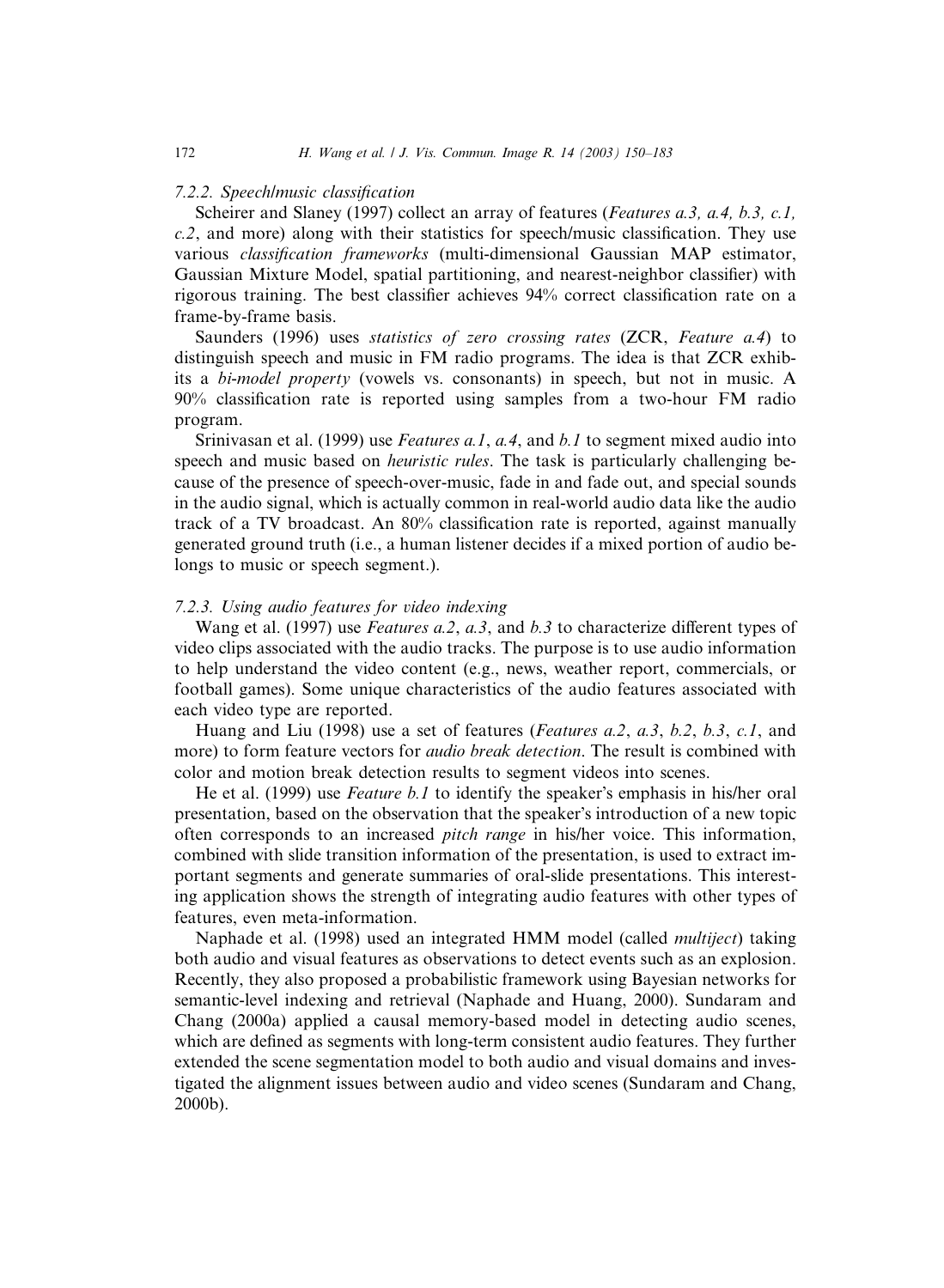So far the research work in audio indexing and classification is still in the early stage. There is much more to explore in this area, not only new features and feature extraction methods (from both compressed and uncompressed audio), but also high-level methodologies that have been widely and successfully applied to speech recognition and speaker identification fields, such as Hidden Markov Models, Gaussian Mixture Models, classification frameworks, etc. Another important issue that requires systematic investigation is how to seamlessly integrate audio features with visual, textual, and meta-information for indexing and analysis tasks in multimedia applications.

#### 8. Summary and evaluation of video and audio features

In this section we will summarize the video and audio features that we have surveyed in previous sections. We do not intend to exhaustively list all the features that we have mentioned. Instead, we will only select a *subset* of these features that we believe are effective, fairly robust, and useful in key applications. We will evaluate these features in the following aspects: *efficiency*, *effectiveness*, *and limitations*. Efficiency refers to the computational requirement, e.g., the number of frames that the feature extraction process can be done per second. Effectiveness refers to the usefulness of the feature in practical applications. Limitation refers to the constraints in practical implementations, such as the block resolution limit imposed by MPEG compression. Note that it is impossible for us to implement and test all these features. Therefore, the evaluation is based on our own experience with some of these features, our colleagues' experience, reviews, and discussion. Although often qualitative in nature, the evaluation aims at presenting a compact summary of important techniques in this research field.

The features will be grouped in spatial visual, motion, coding, and audio features. We will also discuss the possibilities of extracting some of the MPEG-7 visual and audio descriptors from MPEG-1/2 compressed video and audio streams.

Note that when discussing the efficiency of feature extractions, we assume that the computer being used is an average new PC, e.g., a PC with a 500 MHz Pentium III processor and 128 MB of memory. We roughly describe the efficiency of each feature extraction process by very efficient (more than 30 frames/s), efficient (10-30 frames/s), or less efficient (less than 10 frame/s). For the effectiveness of the features, we use highly effective to refer to robust features that are important in most key applications, and *moderately effective* to refer to less robust features that are useful for specific applications in limited domains.

#### 8.1. Spatial visual features

DCT DC image sequence is highly effective in capturing the global, iconic view of a video sequence. The construction of DCT DC sequences is very efficient using approximated DC values for P- and B-frames and can be done in real time (30 frames/s or faster). The limitation is that the last few P- and B-frames in a GOP may suffer severe quality degradation due to error accumulation during successive approximations.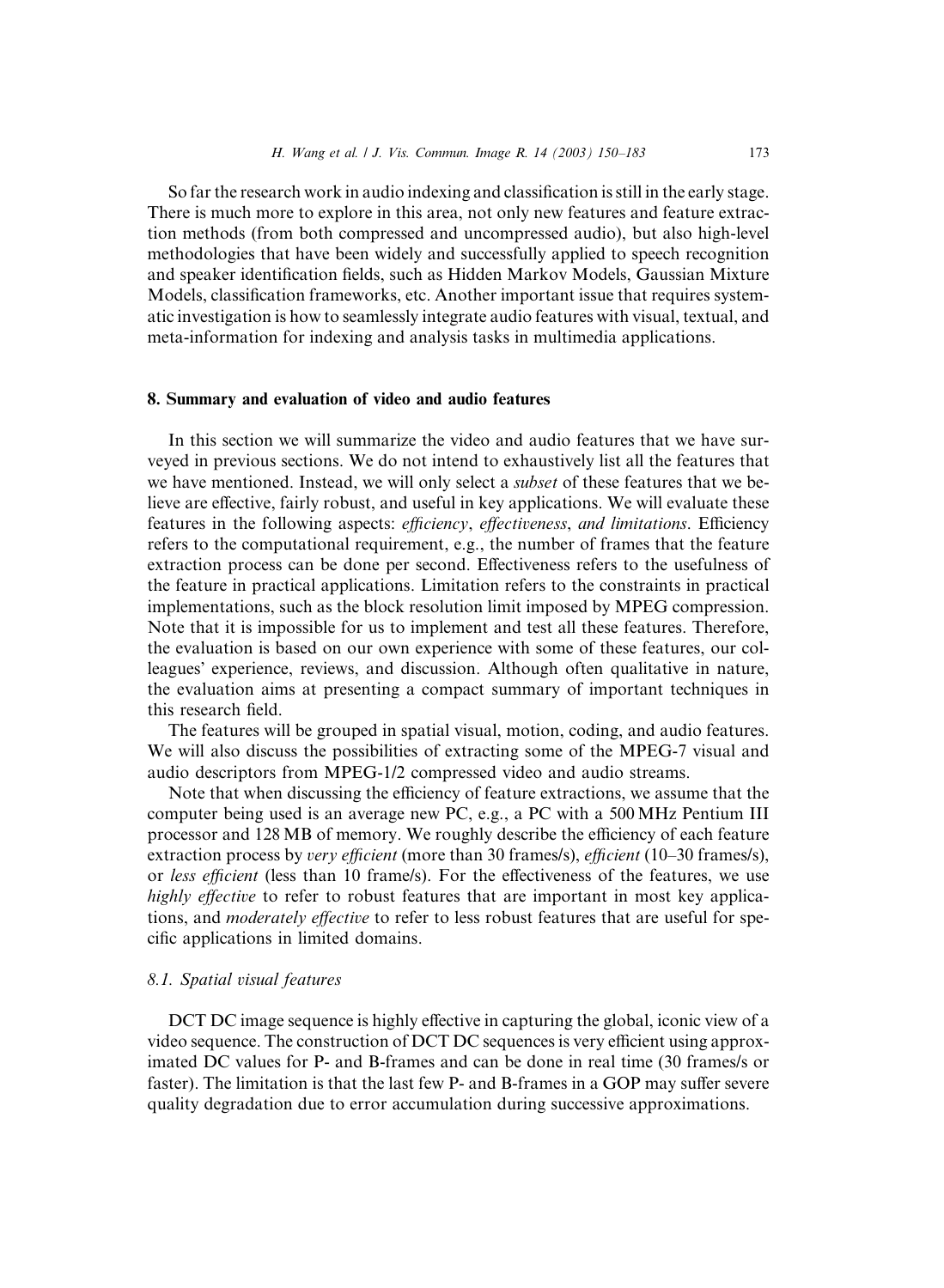# 8.1.1. Color

- DC color histogram: very efficient to extract, highly effective global feature for frames, but resolution limited for small regions or objects.
- DC YCbCr vector: the elements of this vector are the average Y, Cb, and Cr values of all the macroblocks in a frame. It is very efficient to extract, but needs expensive dimension reduction technique (e.g., the method used in VideoTrails. Kobla et al., 1997a) to make it a highly effective representation of the color feature of the video frame.

# 8.1.2. Texture and edge

- DCT AC coefficient energy: very efficient to extract, moderately effective for the approximation of texture, but may be useful in specific domains.
- DCT block edge map: efficient to extract, highly effective approximation of edge activities, but difficult to link edge segments to form long, smooth edges.

# 8.2. Motion features

# 8.2.1. Motion vector field

• Motion vector based frame segmentation: efficient to extract, moderately effective for the detection of large moving regions, but sensitive to motion vector errors.

# 8.2.2. Camera operation estimation

- 3-D coordinate, 6-parameter model: less efficient to extract, highly effective for the estimation of most camera operations, but sensitive to motion vector errors, particularly in initial estimation.
- 3-D coordinate, 3-parameter model: efficient to extract, highly effective for the estimation of dominant camera operations, limited to pan, tilt, and zoom operations.
- 2-D affine model: efficient to extract, effective for the detection of pan and zoom operations, but sensitive to motion vector errors.

# 8.2.3. Motion vector statistics

- Motion activity descriptor: very efficient to extract, moderately effective for rough characterization of frame motion properties, but with limited discrimination capability.
- Motion magnitude and directional histogram: very efficient to extract, moderately effective for local motion characterization, but with limited accuracy due to motion vector errors and the sparseness of motion vectors.

# 8.3. Video coding features

• Macroblock type: very efficient to extract, moderately effective for shot boundary detection in inter-coded frames, performance affected by encoder implementation, better and more robust results can be achieved by combining it with color features.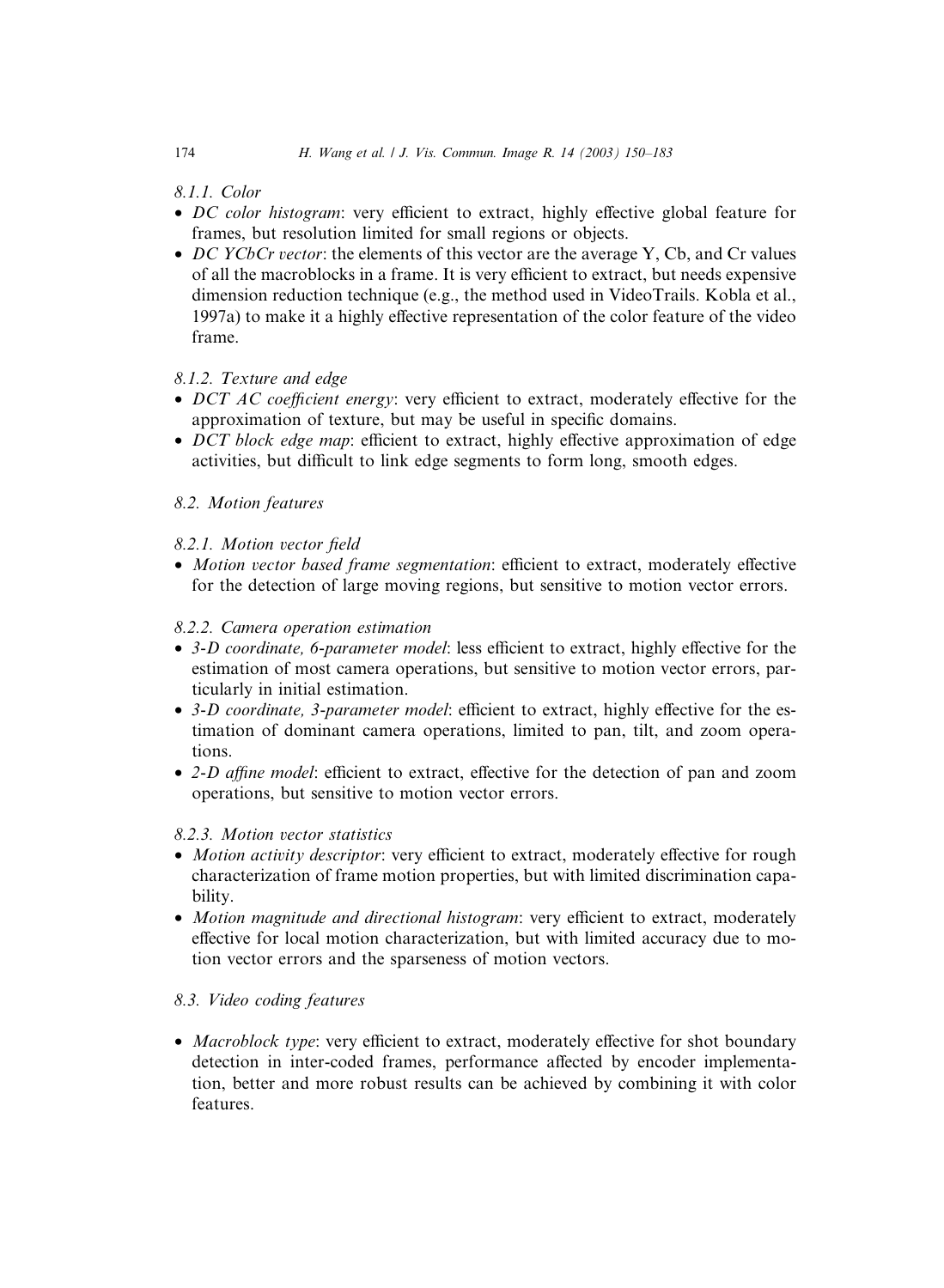# 8.4. Audio features

Because the amount of audio data is much smaller than video data, and decoding of compressed audio is much cheaper than that of video, almost all of the audio features can be highly efficiently extracted, either from compressed audio, or from uncompressed audio waveform. Therefore, in the following evaluation of the complexity of these features, we will only indicate whether the feature can be directly extracted or approximated from compressed audio.

- *Short-time energy*: can be extracted from compressed audio. It indicates the average loudness of the audio signal in short periods, and is highly effective for silence detection.
- Energy statistics: can be extracted from compressed audio, moderately effective for audio classification, typically combined with other audio features.
- Silence ratio: can be extracted from compressed audio, moderately effective for audio classification, typically combined with other audio features.
- Zero crossing rate: cannot be extracted from compressed audio, highly effective for the differentiation of speech and music type of audio.
- $\bullet$  *Pitch*: can be approximated using compressed audio, highly effective for the detection of harmonic properties of audio, but difficult to estimate for noisy audio and some speech segments.
- Spectral statistics: can be approximated using compressed audio, moderately effective for music/speech classification and general audio classification, typically combined with other audio features.

It can be seen from the above that audio indexing and classification usually use an array of audio features as the foundation for further analysis. A single feature or two are not enough. Among all these audio features, short-time energy, zero crossing rate, and pitch are the most popular ones.

### 8.5. Extracting MPEG-7 descriptors from the compressed domain

MPEG-7 is an ISO/IEC international standard developed by MPEG (Moving Picture Experts Group), the committee that also developed the MPEG-1, MPEG-2, and the MPEG-4 standards. Formally known as Multimedia Content Description Interface, it standardizes a set of *descriptors* (Ds), a set of *description schemes* (DSs), a language to specify description schemes (and possibly descriptors), i.e., the Description Definition Language (DDL), and one or more ways to encode descriptions. A descriptor is a representation of a feature, while a description scheme specifies the structure and semantics of the relationships between its components, which may be both Ds and DSs. With these tools, MPEG-7 aims at creating a standard for the description of multimedia content that is useful for a wide range of applications, such as multimedia digital libraries, broadcast media selection, multimedia editing, home entertainment devices, and so forth. More information about MPEG-7 can be found at the MPEG home page (<http://mpeg.tilab.com>).

Universal access to a great wealth of multimedia information demands tools and techniques that help users quickly get the content they need. This has clearly been a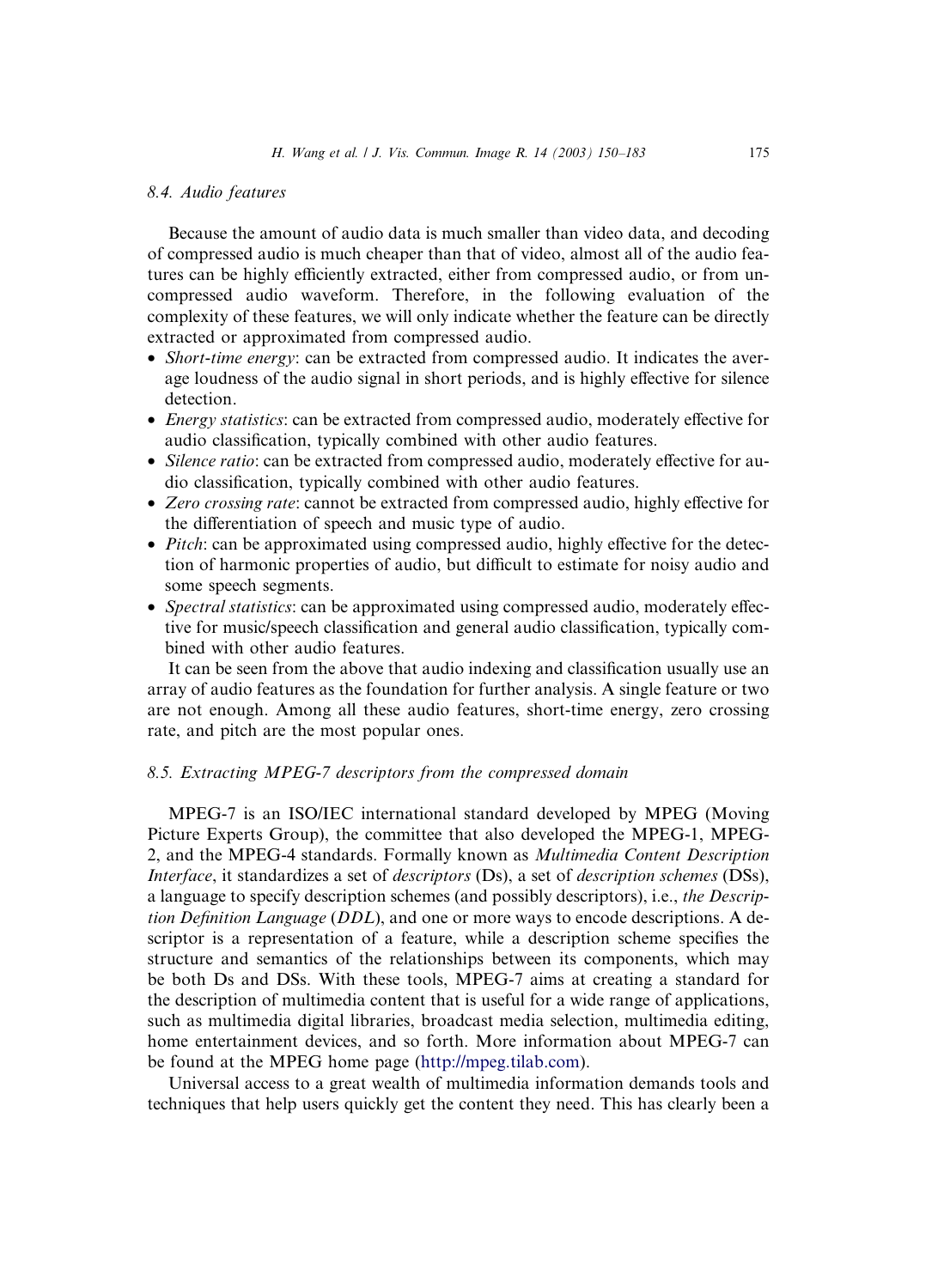driving force behind MPEG-7. Active research on content-based image/video indexing and retrieval also had a direct impact on the formation of MPEG-7. However, MPEG-7 does not standardize how audio-visual features are extracted, automatically or manually. Nor does it standardize how these descriptions are used for search and retrieval. These interesting and often open questions are left to the innovations of research communities and industries.

In this subsection, we will briefly go over some important MPEG-7 visual and audio Ds. Particularly, we will discuss the possibilities to extract features and build these Ds directly from MPEG-1/2/4 compressed data, as feature extraction is beyond the scope of MPEG-7. Looking at compressed-domain feature extraction from the MPEG-7 perspective is valuable because the majority of multimedia contents that MPEG-7 will describe are already in one of the compressed formats like MPEG-1, MPEG-2, and MPEG-4. The MPEG-7 standard consists of seven parts, namely, systems, description definition language, audio, visual, multimedia description schemes, reference software, and conformance. We will focus on MPEG-7 standard parts that are relevant to audio/visual feature extraction, i.e., parts 3 (audio) and 4 (visual). We will not try to list the descriptors exhaustively, but only highlight those important ones. Note that the focus of this subsection is to discuss the possibility of extracting these MPEG-7 Ds from the compressed domain, not the Ds themselves. We comment mainly on the possibility and efficiency of the extraction processes.

# 8.5.1. MPEG-7 visual

MPEG-7 visual description tools consist of basic structures and visual descriptors for color, texture, shape, motion, localization, and others.

#### Basic structures

- Grid layout. This is a splitting of the image into multiple uniform-sized rectangular regions, so that each region can be described separately. In the compressed domain, since only the DCT DC values are readily available, the dimension of the rectangular regions is usually limited to integer multiples of eight pixels (i.e., DCT block dimension).
- *Time series*. This descriptor defines a temporal series of descriptors in a video segment. In the compressed domain, using a temporal series of features extracted from the DCT DC image sequence is effective for video segmentation and matching purposes.

# Color descriptors

- *Color space*. This information is available in the MPEG-1/2 video stream (YCbCr triplets). Transformations to other color spaces are simple and efficient.
- *Dominant colors*. This can be extracted using the DC image for either the whole image (e.g., flag or color trademark images) or large image regions within the frame.
- Scalable color. This descriptor is a color histogram in HSV color space, which is encoded by the Haar transform. In the compressed domain, this can be computed using DC image. Accuracy of histogram may be degraded due to the small number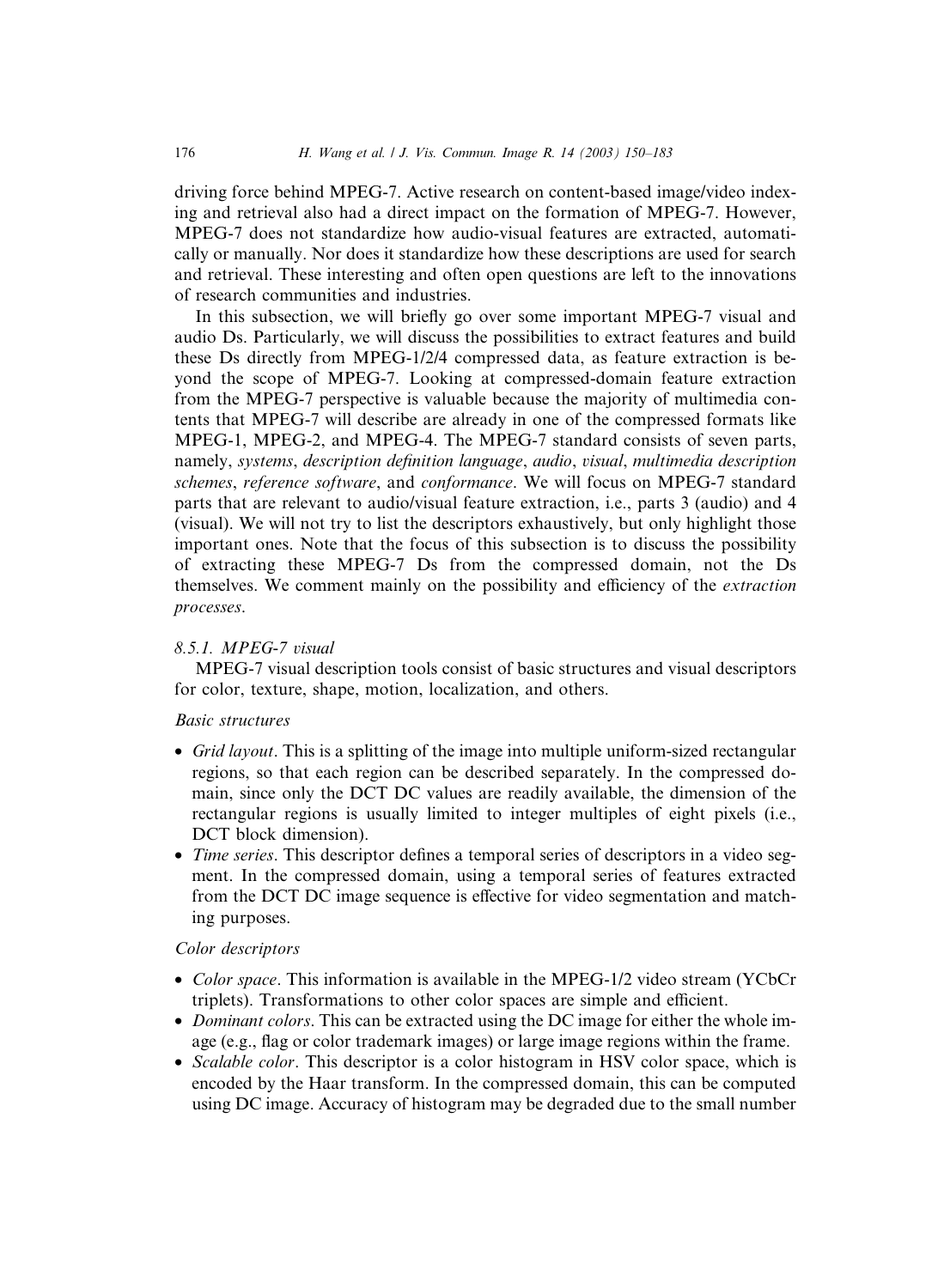of samples, where color histogram of a group of frames (GoF/GoP color) can be used instead.

- GoF/GoP color. This is the extension of the scalable color descriptor to a video segment or a collection of still images. It may be preferred in the compressed domain because color samples from multiple frames are accumulated for more robust computation of the histogram, assuming that colors vary slowly within a video segment. Average or median histogram can be used.
- *Color layout*. This descriptor specifies spatial distribution of colors for high-speed retrieval or browsing. An 8x8 matrix of dominant local colors is DCT transformed, quantized, and zigzag scanned. In the compressed domain, the DCT DC image can be segmented into an  $8 \times 8$  grid layout and used to generate the matrix of dominant colors.
- Color structure. Color structure information is embedded in this descriptor by taking into account colors of neighboring pixels, instead of considering each pixel separately as in color histogram. Its main purpose is still-image matching for similarity-based image retrieval. In the compressed domain, the DCT DC image is a subsampled version so that the  $8 \times 8$  structuring element actually covers  $64 \times 64$ regions in the original frame. Therefore, color structures in local neighborhoods are not preserved, and the descriptor may not have clear advantages over normal color histogram.

# Texture descriptors

- Homogeneous texture. The extraction of this descriptor involves filtering the image with filter banks and calculating moments in corresponding subbands. It is therefore difficult to extract directly in the compressed domain. However, it can be used to describe full-resolution images of key video frames.
- Texture browsing. This descriptor characterizes texture in terms of regularity, coarseness, and directionality. The extraction is similar to the above, and is also difficult in the compressed domain.
- Edge histogram. This descriptor represents the spatial distribution of different types of edges. It is difficult to extract directly in the compressed domain. Due to low resolution of the DC images and block effects, it is very hard to extract reliable edges from compressed video.

# Shape descriptors

- Region-based shape. This descriptor uses a set of angular radial transform (ART) coefficients to represent complex shapes. In the compressed domain, color and motion information can be used to segment video frames. This descriptor can then be computed approximately using the segmented regions in the DC image. Obviously, region-based shape is more reliable for large objects or regions in compressed video.
- Contour-based shape. This descriptor uses the Curvature Scale-Space representation of the contour. It is difficult to extract directly in the compressed domain due to the hard problems of reliable edge detection and contour extraction from compressed video.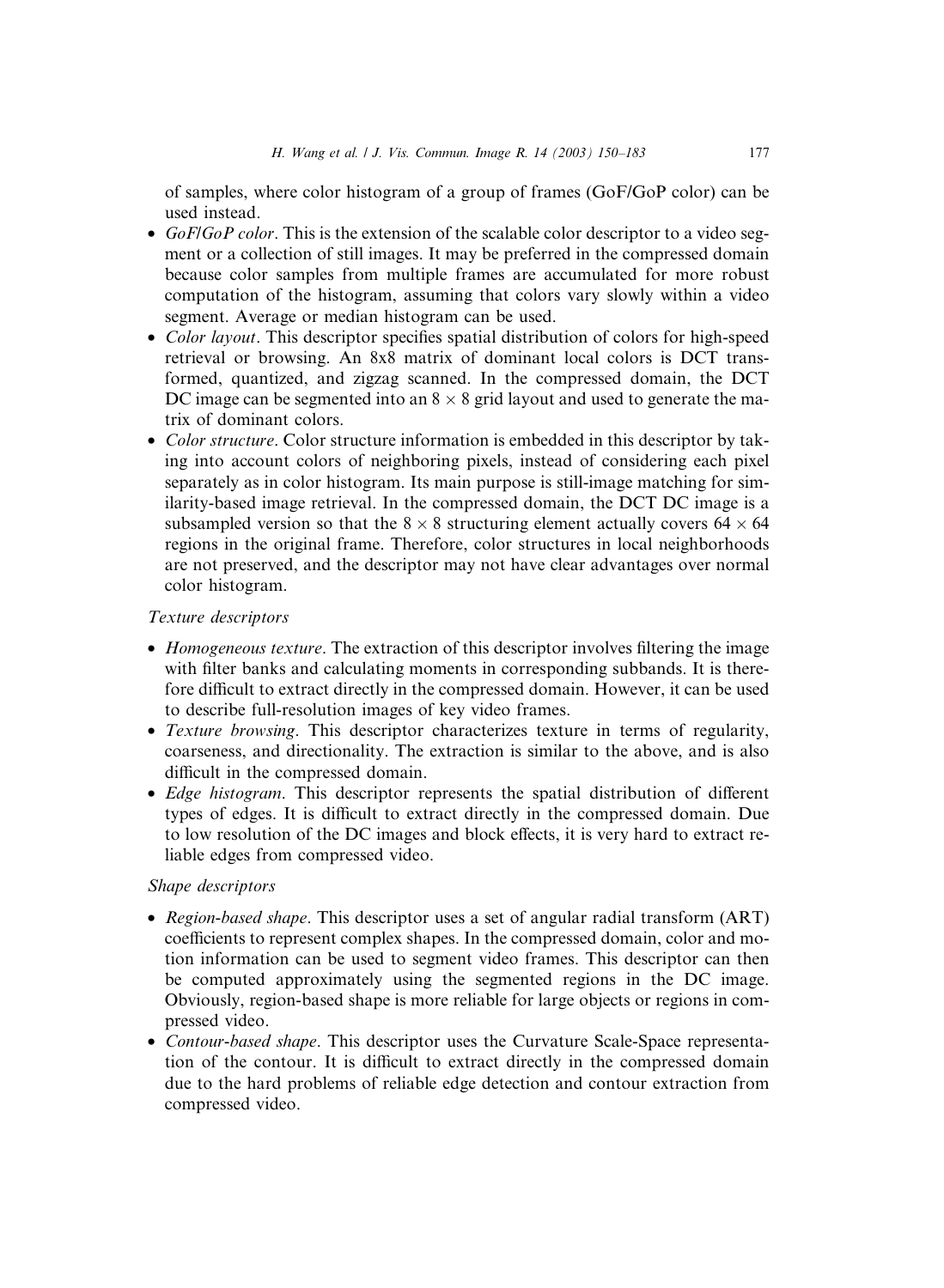## Motion descriptors

- *Camera motion*: This descriptor supports an array of basic camera operations, and captures the temporal and visual attributes of camera motion of sub-shots, either in single or mixed mode. As we have discussed in previous sections, techniques are available for estimating camera motion using motion vectors in MPEG video, (Bergen et al., 1992; Meng and Chang, 1996; Tan et al., 1999b). Some of them are able to estimate the global camera motion when there are multiple types of basic camera motion simultaneously (mixed mode), while others work better when there is only one dominant type of camera motion.
- *Motion trajectory*: This descriptor is a list of key points in 2-D or 3-D Cartesian coordinates, along with optional interpolating functions. For compressed video, it is possible to generate motion trajectories of dominant objects or regions by estimating region motion using MPEG motion vectors (Ardizzone et al., 1999; Dimitrova and Golshani, 1995), although spurious motion vectors may degrade the accuracy of the trajectories.
- Parametric motion: This descriptor characterizes the evolution of arbitrarily shaped regions over time in terms of a 2-D geometric transform, such as the affine model, the planer perspective model, and the quadratic model. It addresses both region motion and global motion. In the compressed domain, parametric motion can be estimated using motion vectors to approximate optical flow and adopting a 2-D geometric transform, such as the affine model (Bergen et al., 1992; Meng and Chang, 1996).
- Motion activity: This descriptor includes motion attributes of video segments such as intensity of activity, direction of activity (if any), spatial distribution of activity, and spatial/temporal localization of activity. This descriptor can be computed efficiently using motion vectors in MPEG compressed video (Divakaran and Sun, 2000).

# 8.5.2. MPEG-7 audio

MPEG-7 audio tools can be put in two general categories: low-level audio description, and application-driven description. The low-level description tools are applicable to general audio data, regardless of the specific content (e.g., song or speech) carried by the audio signal. The application-driven description tools are applicable to specific types of audio content, such as speech, sound effects, musical instruments, and melodies.

# Low-level description tools

- Scalable series: These are abstract data types for series of scalar or vector values, which allow temporal series of audio descriptors to be represented in a scalable fashion. These are one of the foundations of low-level description tools.
- Audio description framework: This is a collection of low-level audio descriptors (features), which include waveform envelope, spectrum envelope, audio power, spectrum centroid, spectrum spread, fundamental frequency, and harmonicity. Many of these descriptors are similar or identical to the audio features we discussed in Section 7. In the MPEG compressed audio (where the signal is subband coded), extractions of some of these low-level descriptors like waveform envelope and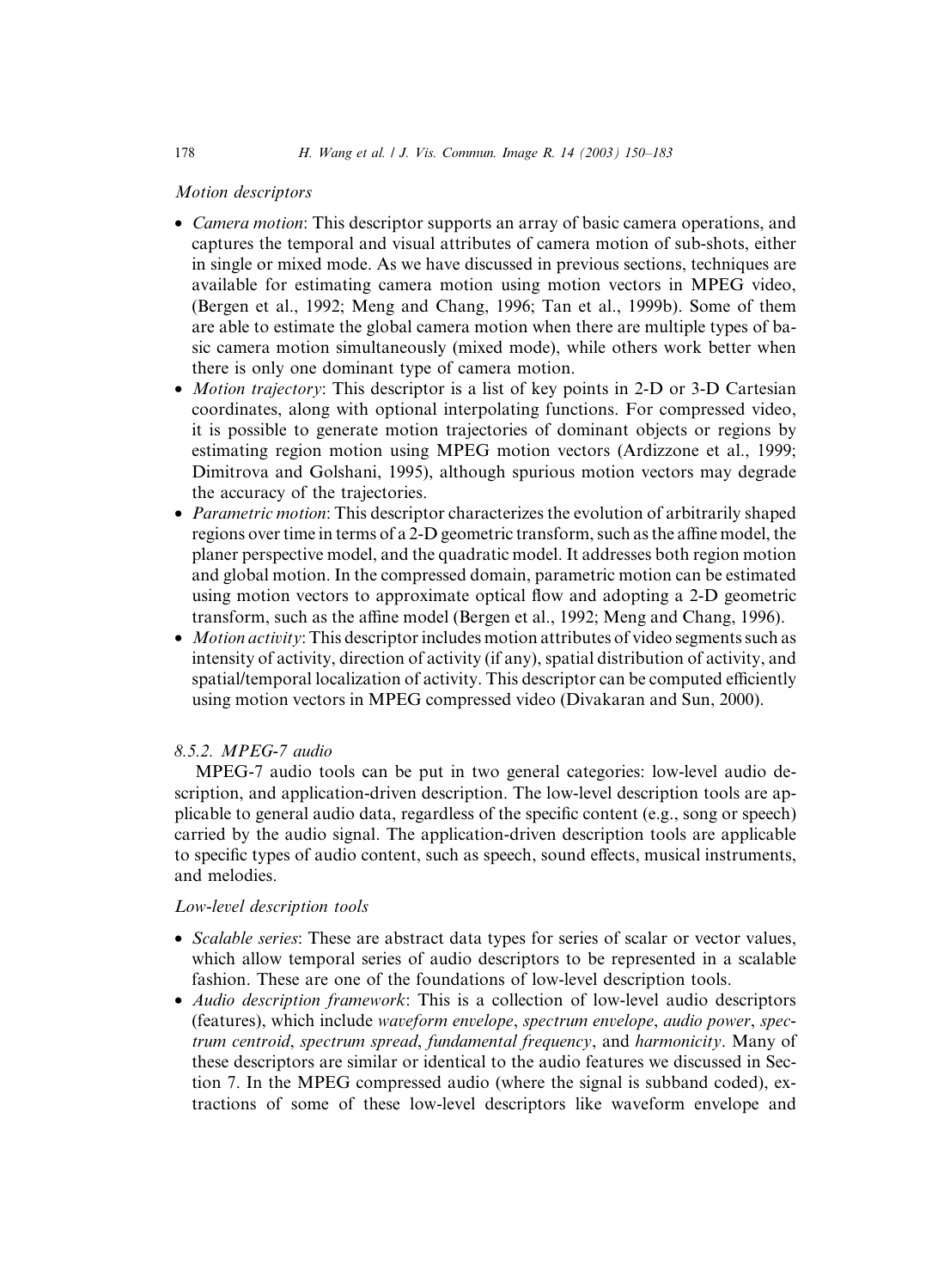audio power are straightforward. For other descriptors, such as spectrum envelope, centroid, spread, and fundamental frequency (pitch), subband coefficients can be used directly for estimation, without the need to fully decode the MPEG audio (Huang and Liu, 1998; Patel and Sethi, 1995; Wang et al., 1997).

• Silence: Silence descriptor describes silent sound segments. This can be used for audio segmentation, or semantic-level event detection when combined with other audio-visual descriptors. Silence can be detected in MPEG compressed audio directly (Patel and Sethi, 1995).

# Application-driven description tools

- *Spoken content description tools*: These consist of a number of combined word and phoneme lattices in an audio stream. By combining the lattices, the problem of out-of-vocabulary words in speech recognition and retrieval is greatly alleviated. Possible applications are indexing and retrieval of audio stream, and indexing and retrieval of multimedia objects annotated with speech.
- Timbre description tools: These tools aims at describing the perceptual features (timbre) of musical instruments that distinguish one from another even when the sounds produced have the same pitch and loudness. A reduced set of descriptors is selected for this purpose, such as log-attack time, harmonic centroid, spread, and deviation. Possible applications are authoring tools for sound engineers and musicians, and retrieval tools for producers.
- Sound effects description tools: These are a collection of tools for the indexing and categorization of general sound effects. Potential applications include automatic segmentation and indexing of sound tracks.
- Melody contour description tools: These tools are a compact representation of melodies that allows for efficient and robust melody-similarity matching. A typical application is query by humming, which is useful in music search and retrieval.

Although some low-level audio features can be estimated directly using compressed audio signal (such as MPEG-1 audio), most of the application-driven audio description tools mentioned above cannot be applied directly in the compressed domain. However, since audio signal is one-dimensional and the data volume is much smaller compared with video, it is often affordable to fully decompress the audio signal before further analysis is done.

# 9. Conclusion and future directions

In this paper we survey video and audio features that can be extracted or approximated using compressed video and audio like MPEG-1/2 streams. Without expensive decompression, features can be efficiently extracted for large archives of multimedia data. However, compressed-domain features have their limitations, which are reflected in the survey, due to the lower resolution, block effects, inaccurate motion vectors, etc.

We investigate spatial visual features, motion features, video coding features, and audio features, along with their potential applications. Some important applications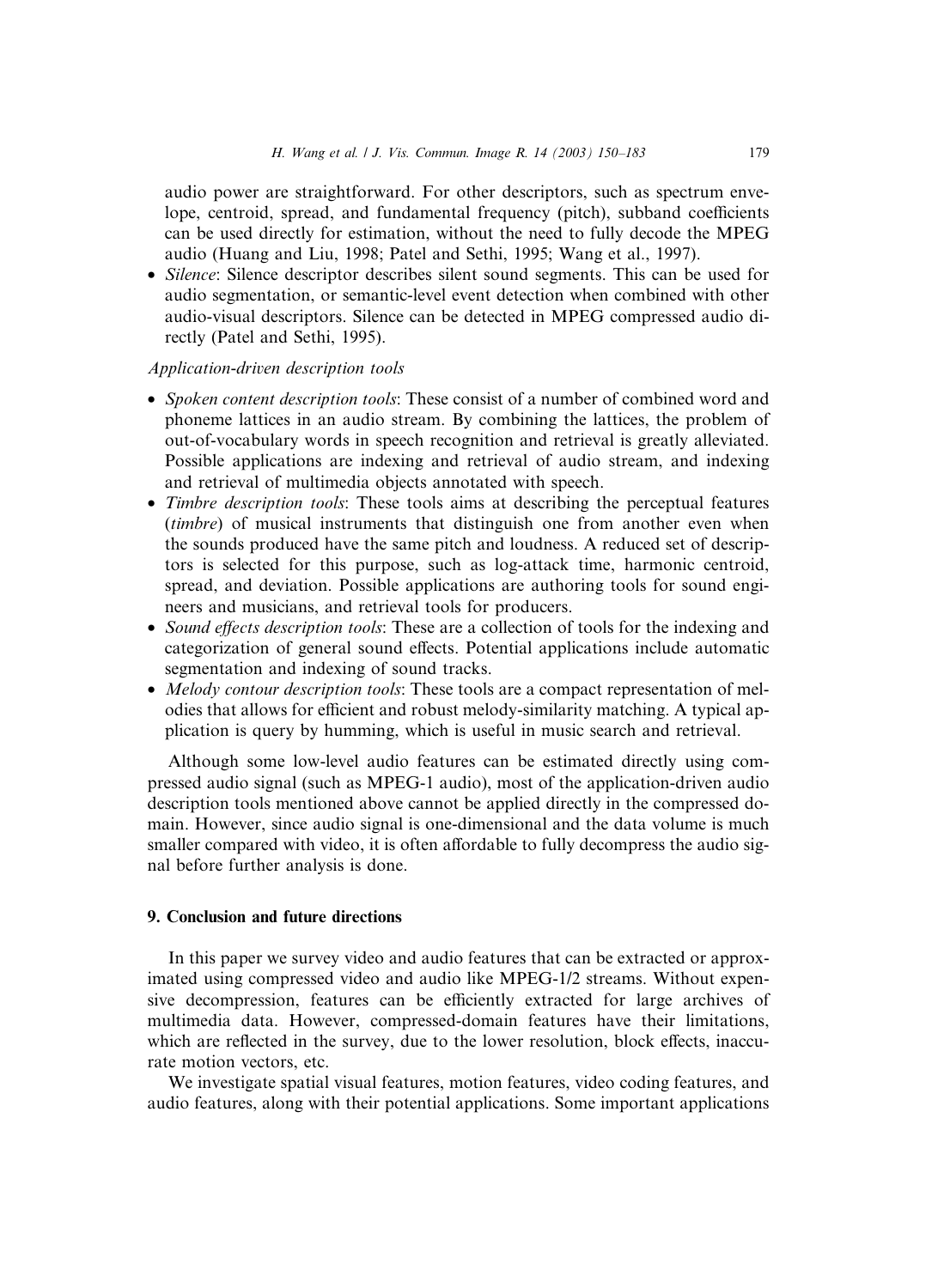using multiple visual and motion features are discussed in a separate section. Finally, we summarize and evaluate a small set of features that we believe are important and fairly robust. We also discuss the possibilities of extracting MPEG-7 descriptors directly from compressed video and audio. We believe that compressed-domain feature extraction will be valuable to MPEG-7 applications with the availability of the vast amount of MPEG-1/2/4 content.

Comparing the MPEG-7 visual descriptors with the features that we have surveyed, it becomes clear that for a feature to be successful and be able to become part of the standard, it has to be robust, general, and cost-effective. Features whose applications are limited to a small domain typically are not included in standards.

Features alone are far from enough for video/audio indexing and analysis. Although feature extractions (especially from the compressed domain) will continue to be a research topic, there are important problems like (1) how to obtain semantic-level knowledge and understanding from these low-level features, and (2) the synergic integration of features from multiple media such as video, audio, text, and metadata. These problems are challenging and demand rigorous and systematic investigation.

#### References

- Akutsu, A., Tonomura, Y., Hashimoto, H., Ohba, Y., 1992. Video indexing using motion vectors. In: Proc. SPIE Conf. on Visual Communications and Image Processing, SPIE vol. 1818, pp. 1522– 1530.
- Ardizzone, E., La Cascia, M., Avanzato, A., Bruna, A., 1999. Video indexing using MPEG motion compensation vectors. In: Proc. IEEE Internat. Conf. on Multimedia Computing and Systems, 1999.
- Ardizzone, E., La Cascia, M., Molinelli, E., 1996. Motion and color based video indexing and retrieval. In: Proc. Internat. Conf. on Pattern Recognition.
- Arman, F., Hsu, A., Chiu, M.-Y., 1993. Image processing on compressed data for large video databases. In: Proc. ACM Multimedia 93, Anaheim, CA, pp. 267–272.
- Bao, O.K.-C., Lay, J.A., Guan, L., 2000. Compressed domain video parsing using energy histograms of the lower frequency DCT coefficients. Proc. SPIE Conference on Storage and Retrieval for Multimedia Database 2000, San Jose, CA, January, pp. 293–300.
- Bergen, J.R., Anandan, P., Hanna, K.J., Hingorani, R., 1992. Hierarchical model-based motion estimation. In: Proc. 2nd European Conf. on Computer Vision.
- Boccignone, G., De Santo, M., Percannella, G., 2000. An algorithm for video cut detection in MPEG sequences. In: Proc. SPIE Conf. on Storage and Retrieval of Media Databases 2000, San Jose, CA, January, pp. 523–530.
- Boreczky, J.S., Rowe, L.A., 1996. Comparison of video shot boundary detection techniques. In: Proc. SPIE Conf. on Storage and Retrieval for Image and Video Databases IV, January, pp. 170–179.
- Chang, S.-F., Messerschmit, D.G., 1995. Manipulation and compositing of MC-DCT compressed video, IEEE J. Selected Areas Commun. Special Issue on Intelligent Signal Processing, January, pp. 1–11.
- Chen, J.-Y., Taskiran, C., Delp, E.J., Bouman, C.A., 1998. ViBE: a new paradigm for video database browsing and search. In: Proc. IEEE Workshop on Content-Based Access of Image and Video **Databases**
- Davis, J.W., 1998. Recognizing movement using motion histograms. Technical Report No. 487, MIT Media Laboratory Perceptual Computing Section, April.
- Dimitrova, N., Golshani, F., 1995. Motion recovery for video content analysis. ACM Trans. Information Systems vol. 13, No. 4, October, pp. 408-439.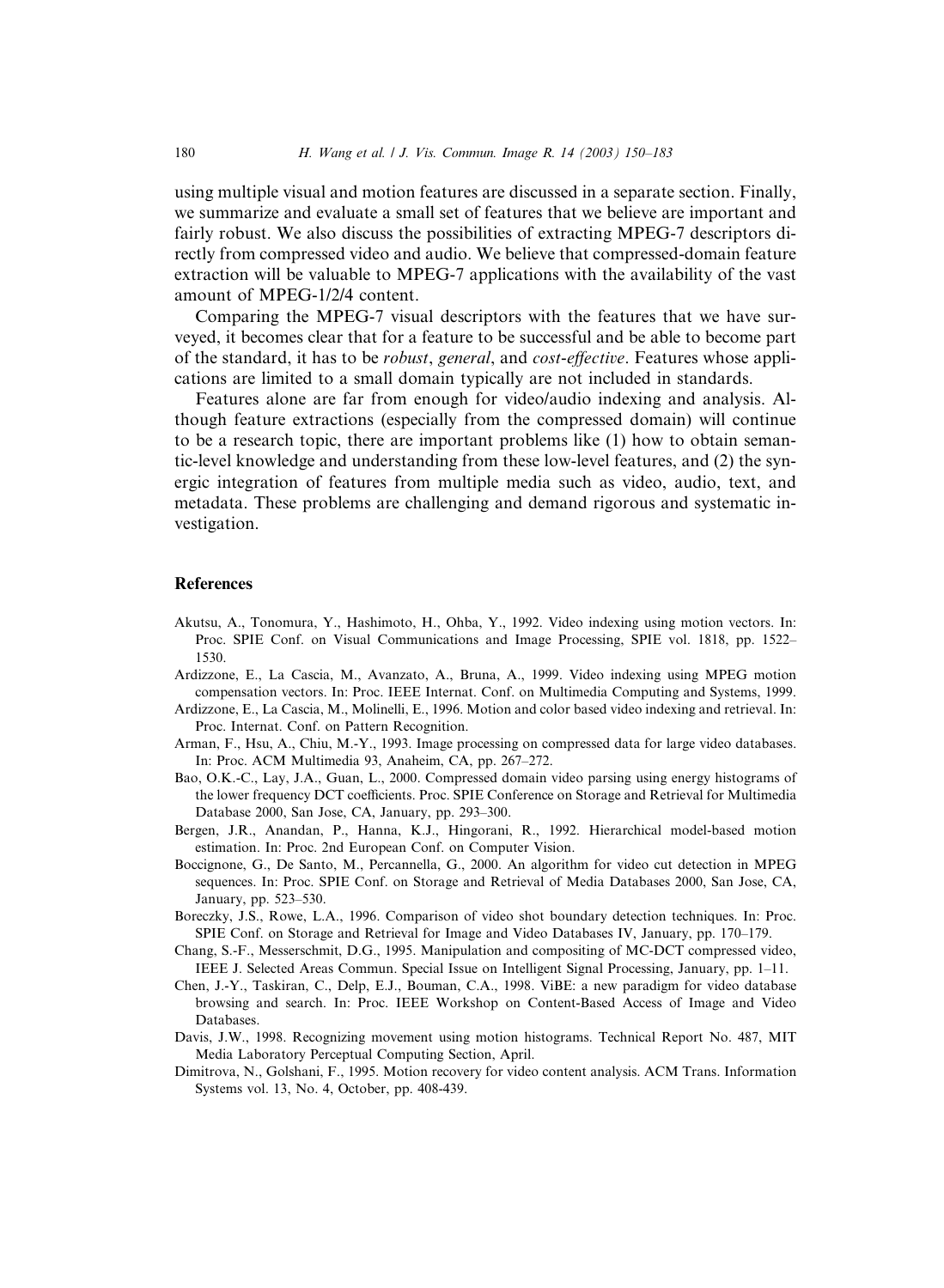- Divakaran, A., Ito, H., Sun, H., Poon, T., 1999. Scene change detection and feature extraction for MPEG-4 sequences. In: Proc. SPIE Conf. on Storage and Retrieval for Image and Video Databases VII, San Jose, CA, January, pp. 545–551.
- Divakaran, A., Sun, H., 2000. A descriptor for spatial distribution of motion activity for compressed video. In: Proc. SPIE Conf. on Storage and Retrieval for Media Databases 2000, San Jose, CA, January, pp. 392–398.
- Dolby Laboratories, Dolby AC-3: Multi-channel perceptual coding. Available from [http://www.dol](http://www.dolby.com/tech/multipc.html)[by.com/tech/multipc.html](http://www.dolby.com/tech/multipc.html), 1997.
- Eng, H.-L., Ma, K.-K., 1999. Motion trajectory extraction based on macroblock motion vectors for video indexing. In: Proc. IEEE Internat. Conf. on Image Processing, Kobe, Japan, October.
- Faloutsos, C., Lin, K., 1995. FastMap: a fast algorithm for indexing, data mining, and visualization of traditional and multimedia databases. In: Proc. ACM SIGMOD Conf., pp. 163–174.
- Feng, J., Lo, K.T., Mehrpour, H., 1996. Scene change detection algorithm for MPEG video sequence. In: Proc. IEEE Internat. Conf. on Image Processing, Lausanne, Switzerland.
- Fernando, W.A.C., Canagarajah, C.N., Bull, D.R., 1999. Video segmentation and classification for content based storage and retrieval using motion vectors. In: Proc. SPIE Conf. on Storage and Retrieval for Image and Video Databases VII, San Jose, CA, January, pp. 687–698.
- Ford, R.M., 1999. A quantitative comparison of shot boundary detection metrics. In: Proc. SPIE Conf. on Storage and Retrieval for Image and Video Databases VII, San Jose, CA, January, pp. 666–676.
- Haskell, B.G., Puri, A., Netravali, A.N., 1997. Digital Video: An Introduction to MPEG-2. Chapman & Hall, London.
- He, L., Sanocki, E., Gupta, A., Grudin, J., 1999. Auto-summarization of audio-video presentations. In: Proc. ACM Multimedia 99, Orlando, FL, October, pp. 489–498.
- Ho, Y.S., Gersho, A., 1989. Classified transform coding of images using vector quantization. In: Proc. ICASSP 89, pp. 1890–1893.
- Huang, J., Liu, Z., Wang, Y., 1998. Integration of audio and visual information for content-based video segmentation. In: Proc. IEEE Internat. Conf. on Image Processing.
- ISO/IEC IS 11172—2, MPEG-1 Video, 1993.
- ISO/IEC IS 11172—3, MPEG-1 Audio, 1993.
- ISO/IEC IS 13818—2, MPEG-2 Video, 1996.
- ISO/IEC IS 13818—3, MPEG-2 Audio BC, 1996.
- ISO/IEC IS 13818—7, MPEG-2 Audio AAC, 1997.
- Kobla, V., DeMenthon, D., Doermann, D., 1999. Detection of slow-motion replay sequences for identifying sports videos. In: Proc. IEEE Workshop on Multimedia Signal Processing.
- Kobla, V., DeMenthon, D., Doermann, D., 1999. Special effect edit detection using VideoTrails: a comparison with existing techniques. In: Proc. SPIE Conf. on Storage and Retrieval for Image and Video Databases VII.
- Kobla, V., Doermann, D., Faloutsos, C., 1997. VideoTrails: representing and visualizing structure in video sequences. In: Proc. ACM Multimedia 97, pp. 335–346.
- Kobla, V., Doermann, D., Lin, K.-I., 1996. Archiving, indexing, and retrieval of video in the compressed domain. In: Proc. SPIE Conf. on Multimedia Storage and Archiving Systems, SPIE vol. 2916, pp. 78–89.
- Kobla, V., Doermann, D., Lin, K.-I., Faloutsous, C., 1997. Compressed domain video indexing techniques using DCT and motion vector information in MPEG video. In: Proc. SPIE Conf. on Storage and Retrieval for Image and Video Databases V, SPIE vol. 3022, pp. 200–211.
- Lienhart, R., 1999. Comparison of automatic shout boundary detection algorithms. In: Proc. SPIE Conf. on Storage and Retrieval for Image and Video Databases VII, San Jose, CA, January, pp. 290– 301.
- Meng, J., Chang, S.-F., 1996. CVEPS—a compressed video editing and parsing system. In: Proc. ACM Multimedia 96.
- Meng, J., Juan, Y., Chang, S.-F., 1995. Scene change detection in an MPEG compressed video sequence. In: IS & T/SPIE Symposium Proceedings, vol. 2419, San Jose, CA, February.
- Nang, J., Hong, S., Ihm, Y., 1999. An efficient video segmentations scheme for MPEG video stream using macroblock information. In: Proc. ACM Multimedia 99, Orlando, FL, October, pp. 23–26.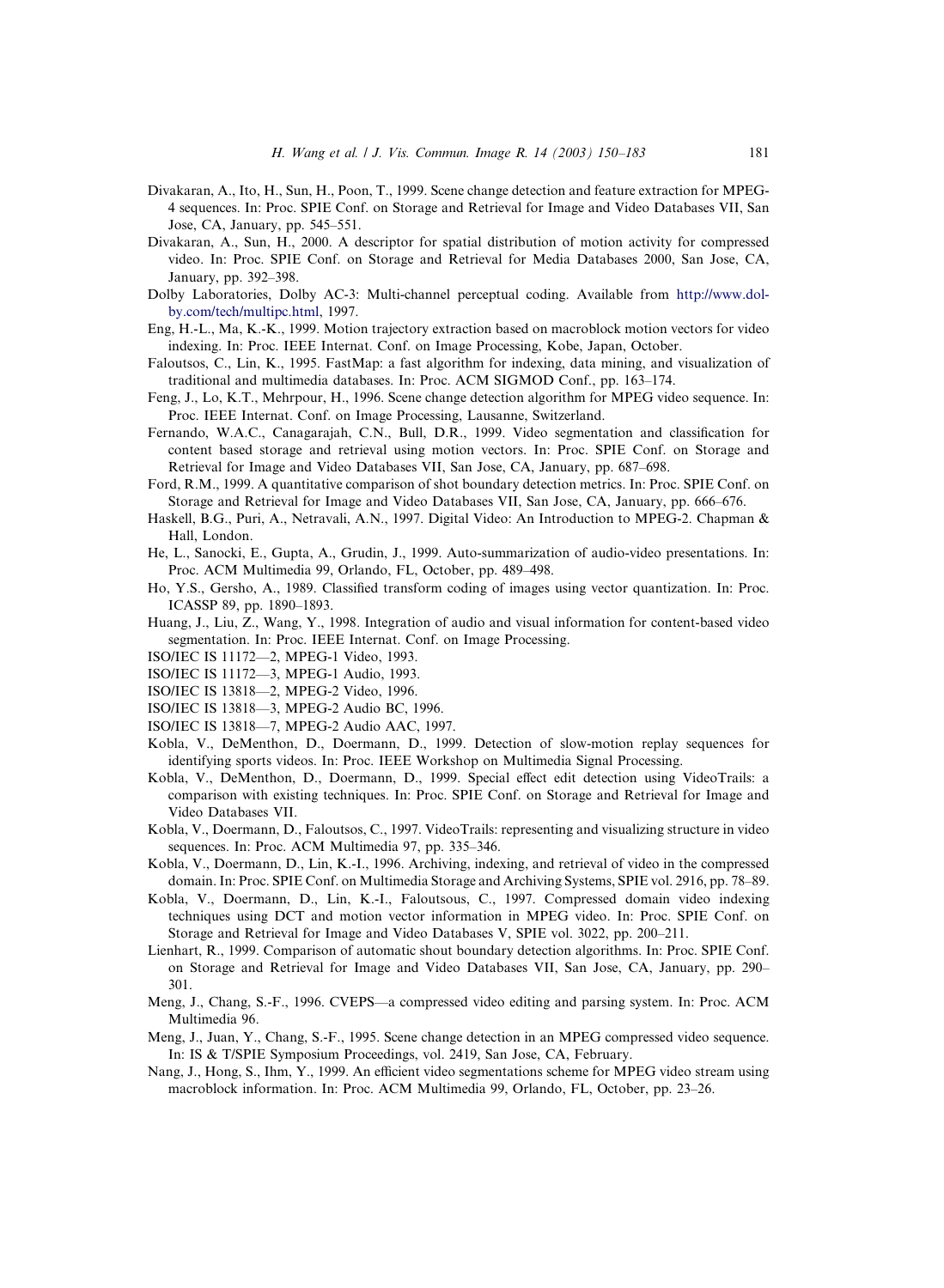- Naphade, M.R., Kristjansson, T., Frey, B.J., Huang, T.S., 1998. Probabilistic multimedia objects (Multijects): a novel approach to video indexing and retrieval in multimedia systems. In: Proc. IEEE Internat. Conf. on Image Processing, vol. 5, Chicago, IL, October.
- Naphade, M.R., Huang, T.S., 2000. A probabilistic framework for semantic indexing and retrieval in video. In: Proc. IEEE Internat. Conf. on Multimedia and Expo, vol. 1, New York, NY, July–August.
- Ngo, C.W., Pong, T.C., Zhang, H.J., Chin, R.T., 2000. Motion characterization by temporal slice analysis. In: Proc. IEEE Computer Society Conf. on Computer Vision and Pattern Recognition, vol. 2, Hilton Head Island, SC, June 13–15.
- Ngo, C.W., Pong, T.C., Zhang, H.J., 2001. On clustering video shots. In: Proc. ACM Multimedia 2001, Ottawa, Ont., Canada, September 30–October 5, pp. 51–60.
- Patel, N.V., Sethi, I.K., 1995. Audio characterization for video indexing. In: Proc. SPIE Conference on Storage & Retrieval for Image and Video Databases IV, San Jose, CA, February.
- Patel, N.V., Sethi, I.K., 1997. Video shot detection and characterization for video databases. Patter Recognition 30 (4), 583–592.
- Patti, A.J., Sezan, M.I., Tekalp, A.M., 1997. Robust methods for high quality stills from interlaced video in the presence of dominant motion. IEEE Trans. Circuits Systems Video Technol. 7 (2), 328–342.

Rabiner, L., Juang, B.-H., 1993. Fundamentals of Speech Recognition. Prentice-Hall, Englewood Cliffs, NJ.

- Saunders, J., 1996. Real-time discrimination of broadcast speech/music. In: Proc. ICASSP 96, pp. 993– 996.
- Saur, D.D., Tan, Y.-P., Kulkarni, S.R., Ramadge, P.J., 1997. Automated analysis and annotation of basketball video. In: Proc. SPIE Conf. Storage and Retrieval for Image and Video Databases V, SPIE vol. 3022, pp. 176–187.
- Scheirer, E., Slaney, M., 1997. Construction and evaluation of a robust multi-feature speech/music discriminator. In: Proc. ICASSP 97.
- Shen, B., Sethi, I.K., 1996a. Convolution-based edge detection for image/video in block DCT domain. J. Visual Commun. Image Representation 7 (4), 411–423.
- Shen, B., Sethi, I.K., 1996. Direct feature extraction from compressed images. In: Proc. SPIE Conf. on Storage and Retrieval for Image and Video Database IV, January.
- Shen, K., Delp, E., 1995. A fast algorithm for video parsing using MPEG compressed sequences. In: Proc. IEEE Internat. Conf. on Image Processing, vol. 2, pp. 252–255.
- Song, B.C., Ra, J.B., 1999. Fast edge map extraction from MPEG compressed video data for video parsing. In: Proc. SPIE Conf. on Storage and Retrieval for Image and Video Databases VII, San Jose, CA, January, pp. 710–721.
- Srinivasan, S., Petkovic, D., Ponceleon, D., 1999. Towards robust features for classifying audio in the CueVideo system. In: Proc. ACM Multimedia 99, Orlando, FL, October, pp. 393–400.
- Sundaram, H., Chang, S.-F., 2000. Audio scene segmentation using multiple models, features and time scales. In: Proc. ICASSP 2000, Istanbul, Turkey, June.
- Sundaram, H., Chang, S.-F., 2000. Determining computable scenes in films and their structures using audio-visual memory models. In: Proc. ACM Multimedia 2000, Los Angeles, CA, October–November.
- Tan, Y.-P., Kulkarni, S.R., Ramadge, P.J., 1999. A framework for measuring video similarity and its application to video query by example. In: Proc. IEEE Internat. Conf. on Image Processing, Kobe, Japan, October.
- Tan, Y.-P., Kulkarni, S.R., Ramadge, P.J., 1995. A new method for camera motion parameter estimation. In: Proc. IEEE Internat. Conf. on Image Processing, vol. 1, pp. 406–409.
- Tan, Y.-P., Saur, D.D., Kulkarni, S.R., Ramadge, P.J., 1999. Rapid estimation of camera motion from compressed video with application to video annotation. In: IEEE Trans. on Circuits and Systems for Video Technology.
- Taniguchi, Y., Akutsu, A., Tonomura, Y., 1997. PanoramaExcerpts: extracting and packing panoramas for video browsing. In: Proc. ACM Multimedia 97, pp. 427–436.
- Tse, Y.T., Baker, R.L., 1991. Camera zoom/pan estimation and compensation fore video compression. In: Proc. SPIE Conf. on Image Processing Algorithms and Techniques II, Boston, MA, pp. 468–479.
- Wang, Y., Huang, J., Liu, Z., Chen, T., 1997. Multimedia content classification using motion and audio information. In: Proc. ISCAS 97, vol. 2, Hong Kong, June, pp. 1488–1491.